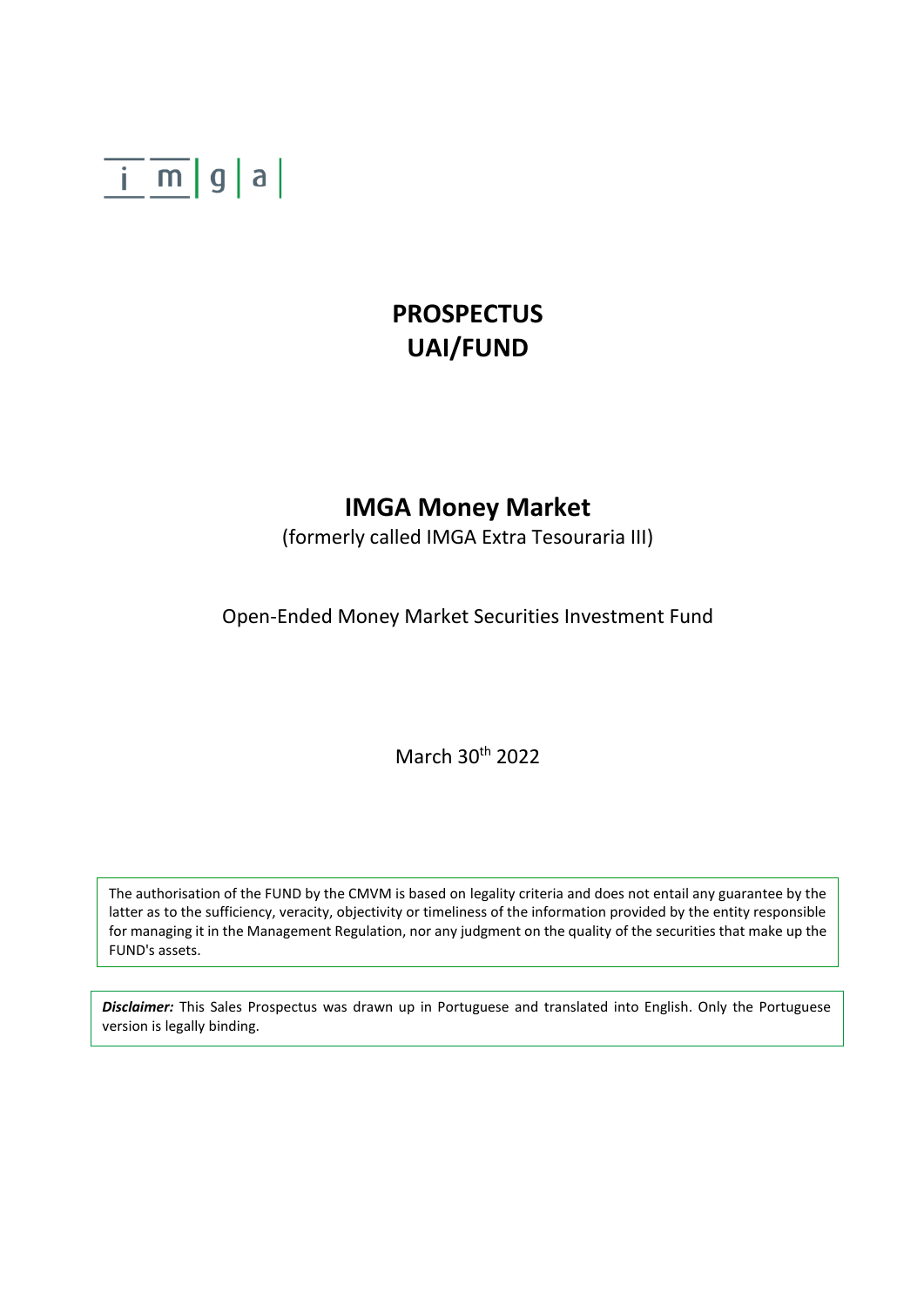

| Chapter I - General Information about the FUND, the Management Company, and Other Entities 3                     |  |
|------------------------------------------------------------------------------------------------------------------|--|
| 1.                                                                                                               |  |
| 2.                                                                                                               |  |
| 3.                                                                                                               |  |
| 4.                                                                                                               |  |
| 5.                                                                                                               |  |
|                                                                                                                  |  |
| 1.                                                                                                               |  |
| 2.                                                                                                               |  |
| 3.                                                                                                               |  |
| 4.                                                                                                               |  |
| 5.                                                                                                               |  |
| 6.                                                                                                               |  |
| 7.                                                                                                               |  |
| 8.                                                                                                               |  |
| Chapter III - Units and Conditions for Subscription, Transfer, and Redemption  13                                |  |
| 1.                                                                                                               |  |
| 2.                                                                                                               |  |
| 3.                                                                                                               |  |
| 4.                                                                                                               |  |
| 5.                                                                                                               |  |
| 6.                                                                                                               |  |
| 7.                                                                                                               |  |
|                                                                                                                  |  |
|                                                                                                                  |  |
|                                                                                                                  |  |
| Part II - Information required pursuant to Annex II, Scheme A, provided for in Article 158 (3) of the Portuguese |  |
|                                                                                                                  |  |
|                                                                                                                  |  |
|                                                                                                                  |  |
| Chapter I - Other information on the Management Company and Other Entities  16                                   |  |
| 1.                                                                                                               |  |
| 2.                                                                                                               |  |
| 3.                                                                                                               |  |
|                                                                                                                  |  |
| 5.                                                                                                               |  |
|                                                                                                                  |  |
| $\mathbf{1}$ .                                                                                                   |  |
| 2.                                                                                                               |  |
| 3.                                                                                                               |  |
| 4.                                                                                                               |  |
|                                                                                                                  |  |
|                                                                                                                  |  |
|                                                                                                                  |  |
| $1_{-}$                                                                                                          |  |
| 2.                                                                                                               |  |
| Annex - Funds Managed by the Management Company on December 31 <sup>st</sup> 2021 23                             |  |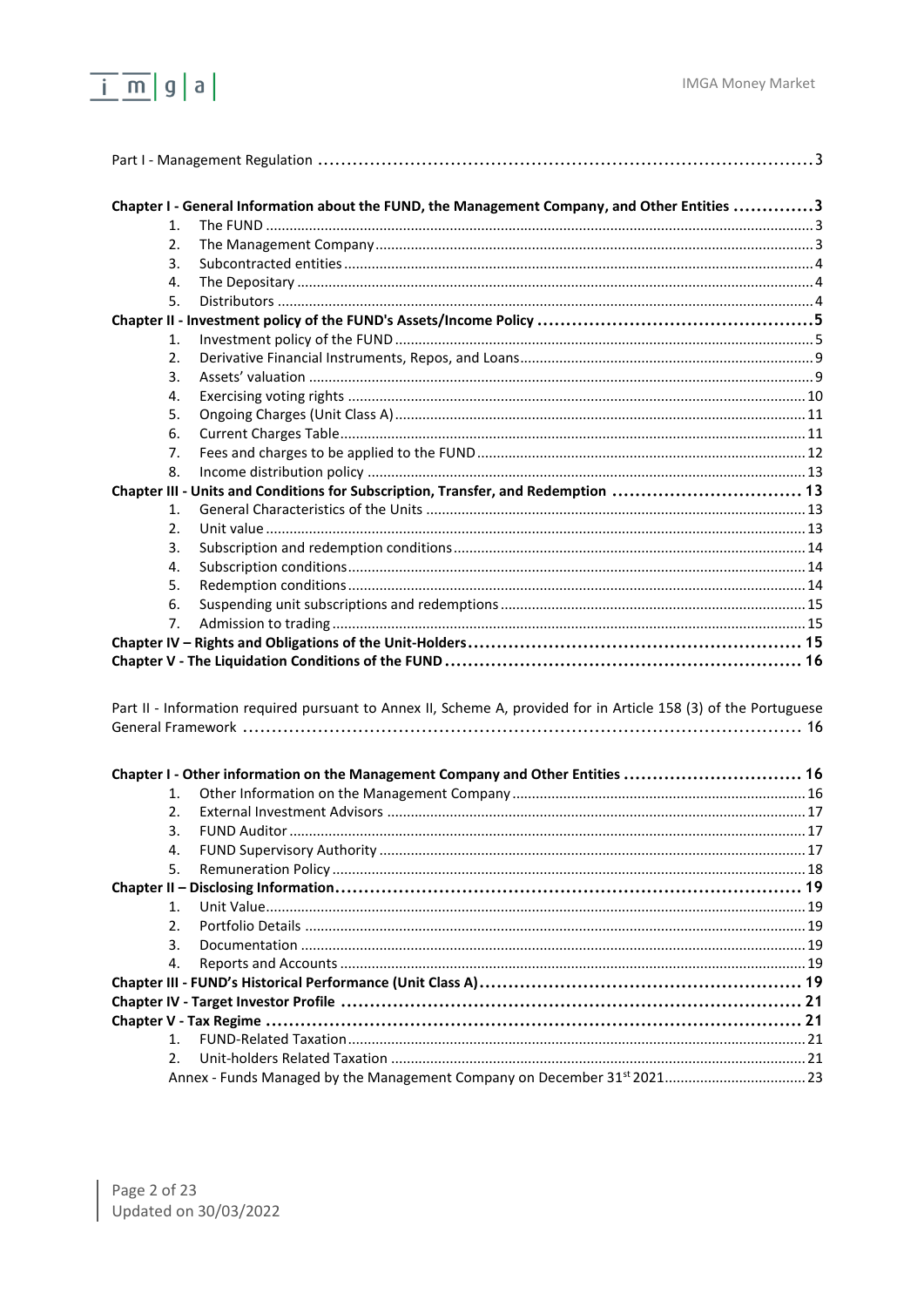

## <span id="page-2-0"></span>**Part I - Management Regulation**

## <span id="page-2-1"></span>**Chapter I - General Information about the FUND, the Management Company, and Other Entities**

## <span id="page-2-2"></span>**1. The FUND**

- a) The fund is named 'IMGA Money Market Fundo de Investimento Mobiliário Aberto do Mercado Monetário', hereinafter and in an abbreviated manner, as FUND.
- b) The FUND is established as an Open-Ended Money Market Fund. The creation of the FUND was authorised by the Portuguese Securities Market Commission, hereinafter CMVM, on July 19th 2010 and became effective on August 4th 2010, i.e., the date on which the first units were issued, pursuant to the conditions described in this prospectus.
- c) On November  $16<sup>th</sup>$  2015, the FUND changed its name from 'Millennium Extra Tesouraria III Fundo de Investimento Alternativo Mobiliário Aberto' to 'IMGA Extra Tesouraria III – Fundo de Investimento Alternativo Mobiliário Aberto'.
- d) On June 18<sup>th</sup> 2019, the CMVM authorised the transformation of the FUND into an Undertaking for Collective Investment in Securities.
- e) On July 31<sup>st</sup> 2019, and following the CMVM's authorisation, the Fund became a Standard Variable Net Asset Value Money Market Fund, in accordance with Regulation (EU) 2017/1131 of the European Parliament and of the Council, of June 14<sup>th</sup> 2017. On that date, its name was changed to 'IMGA Money Market – Fundo de Investimento Mobiliário Aberto do Mercado Monetário'.
- f) The Prospectus was last updated on March  $30<sup>th</sup>$  2022.
- g) On December 31<sup>st</sup> 2021, the FUND had 9,176, in Unit Class A Unit-holder and 1, in Unit Class R Unitholder. Unit Class I did not exist then.
- h) Unit Class I started being distributed on 28/11/2019 and was established on 14/02/2022.
- i) Unit Class R started being distributed on 01/04/2021 and was established on 04/05/2021.

#### <span id="page-2-3"></span>**2. The Management Company**

- a) The FUND is managed by IM Gestão de Ativos, Sociedade Gestora de Organismos de Investimento Coletivo, S.A., headquartered at Avenida da República, nº 25 – 5ºA, Lisboa, registered at the Commercial Registry Office of Cascais under the single registration and taxpayer no. 502 151 889.
- b) The Management Company is a Limited Company whose share capital, fully paid up, is 1,000,000 Euros.
- c) The Management Company was established on April  $14<sup>th</sup>$  1989; it began operating on June  $1<sup>st</sup>$  1989 and is registered at the CMVM as a financial intermediary since July 29<sup>th</sup> 1991.
- d) Among other obligations and duties that may be conferred upon it by law, the Management Company is responsible for:
	- Managing the investment, performing the necessary acts and operations for a successful implementation of the investment policy, in particular:
		- i. Managing its portfolio, including their selection, acquisition and disposal of assets, in accordance with the procedures necessary for their proper and regular transmission and the exercise of their rights in connection with them; and
		- ii. Managing the risk associated with the investment, including its identification, assessment, and monitoring.
	- Managing the FUND, in particular:
		- Providing the necessary legal and accounting services for the FUND's management, without prejudice to any specific legislation applicable to these activities;
		- ii. Clarifying and analysing questions and complaints submitted by Unit-holders;
		- iii. Assessing the portfolio and determining the value of the units and issuing tax returns;
		- iv. Complying and ensuring compliance with the applicable rules, the FUND's instruments of incorporation and any contracts concluded in the course of its business;
		- v. Register Unit-holders, where applicable;
		- iv. Issuing, redeeming or repurchasing units;
		- vii. Carrying out settlement and clearing procedures, including sending certificates;

Page 3 of 23 Updated on 30/03/2022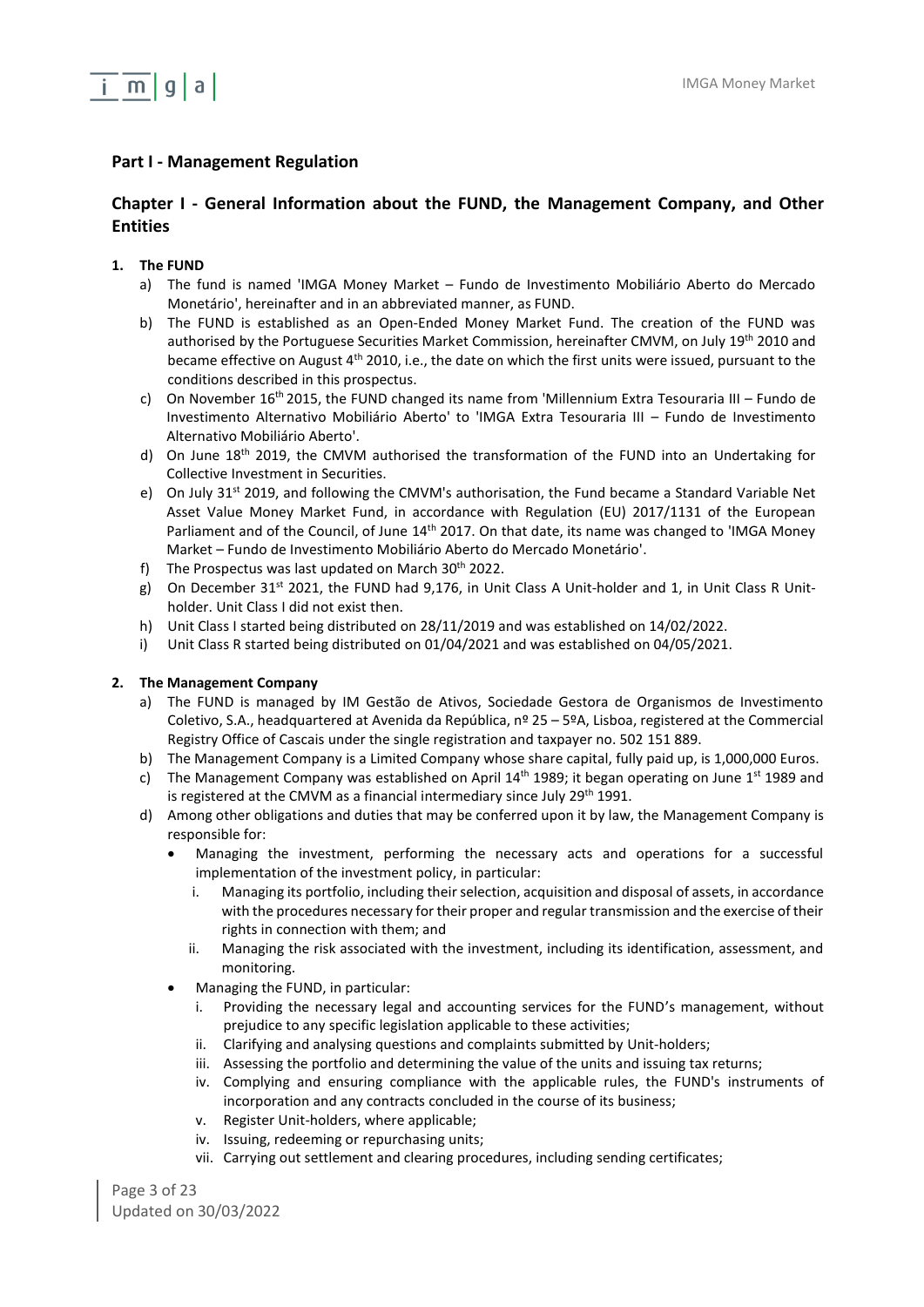## $i \in \mathsf{m} | \mathsf{q} | \mathsf{a} |$

- viii. Recording and keep documents.
- c) The Management Company is accountable to the Unitholder for non-compliance or defective compliance with the applicable legal and regulatory duties and obligations arising from the instruments of incorporation of Undertaking for Collective Investment.
- d) The replacement of the Management Company is subject to authorisation by the CMVM, provided that the interests of the Unit-holders and the regular functioning of the market are not affected.

## <span id="page-3-0"></span>**3. Subcontracted entities**

The FUND does not resort to subcontracted entities.

## <span id="page-3-1"></span>**4. The Depositary**

- a) The Depositary of the FUND's assets is Banco Comercial Português, S.A., headquartered at Praça D. João I, n.º 28, Porto, registered, since July 29th 1991, as a financial intermediary with CMVM.
- b) Among other obligations and functions that may be conferred upon it by law or this Prospectus, the Depositary is responsible for:
	- i. Complying with the law, regulations, the FUND 's instruments of incorporation, and any contracts concluded with the Management Company within the scope of the FUND, namely regarding the acquisition, disposal, subscription, redemption, repayment or extinction of units in the undertaking for collective investment;
	- ii. Keeping the FUND's assets, except for cash;
	- iii. Receiving as deposit or registering the FUND's assets;
	- iv. Carrying out the instructions of the Management Company, unless they are contrary to the applicable legislation and the instruments of incorporation;
	- v. Making sure that, in transactions relating to the assets that make up the FUND, the consideration is delivered within deadlines in accordance with market practice;
	- vi. Promoting the payment of the income from the units and their redemption, repayment or liquidation proceeds to the unit-holders;
	- vii. Preparing and updating the chronological list of all the transactions carried out for the FUND;
	- viii. Preparing a detailed monthly inventory of the assets and the liabilities of the FUND;
	- ix. Supervising and assuring before the Unit holders that the law, regulations, and the UCI's instruments of incorporation are complied with, namely with regard to the investment policy, including the investment of income, the FUND's income distribution policy, the calculation of the value, the issue, redemption, repayment, and cancellation of registration of units, as well as to conflicts of interest;
	- x. Sending an annual supervision report to the CMVM, pursuant to CMVM's regulations and immediately informing the CMVM of any non-compliance that may affect the Unit-holders;
	- xi. Immediately informing the Management Company of any changes in the members of the governing board.
	- xii. It shall also ensure an adequate monitoring of the FUND's cash flows, as determined by law.
- c) The replacement of the Depositary is subject to authorisation by the CMVM. The aforementioned Depositary's functions shall only cease once the new Depositary's functions begin, and the former entity must immediately inform the CMVM of such a change.
- d) Banco Comercial Português, S.A. is the entity responsible for registering the FUND's units assigned to Unit Class A.
- e) The FUND's units included in Unit Classes I and R are integrated into the centralised securities system, managed by Interbolsa.

### <span id="page-3-2"></span>**5. Distributors**

a) The entities responsible for distributing the FUND's units among Investors are: Unit Class A: Banco Comercial Português, S.A., headquartered at Praça D. João I, n.º 28, Porto; Unit Class A: Banco ActivoBank, S.A., headquartered at Rua Augusta, 84, Lisboa; Unit Class I: Management Company – IM Gestão de Ativos, Sociedade Gestora de Organismos de Investimento Coletivo, S.A. (IMGA); Unit Class R: Bison Bank, SA, headquartered at Rua Barata Salgueiro, nº 33, piso 0, Lisboa;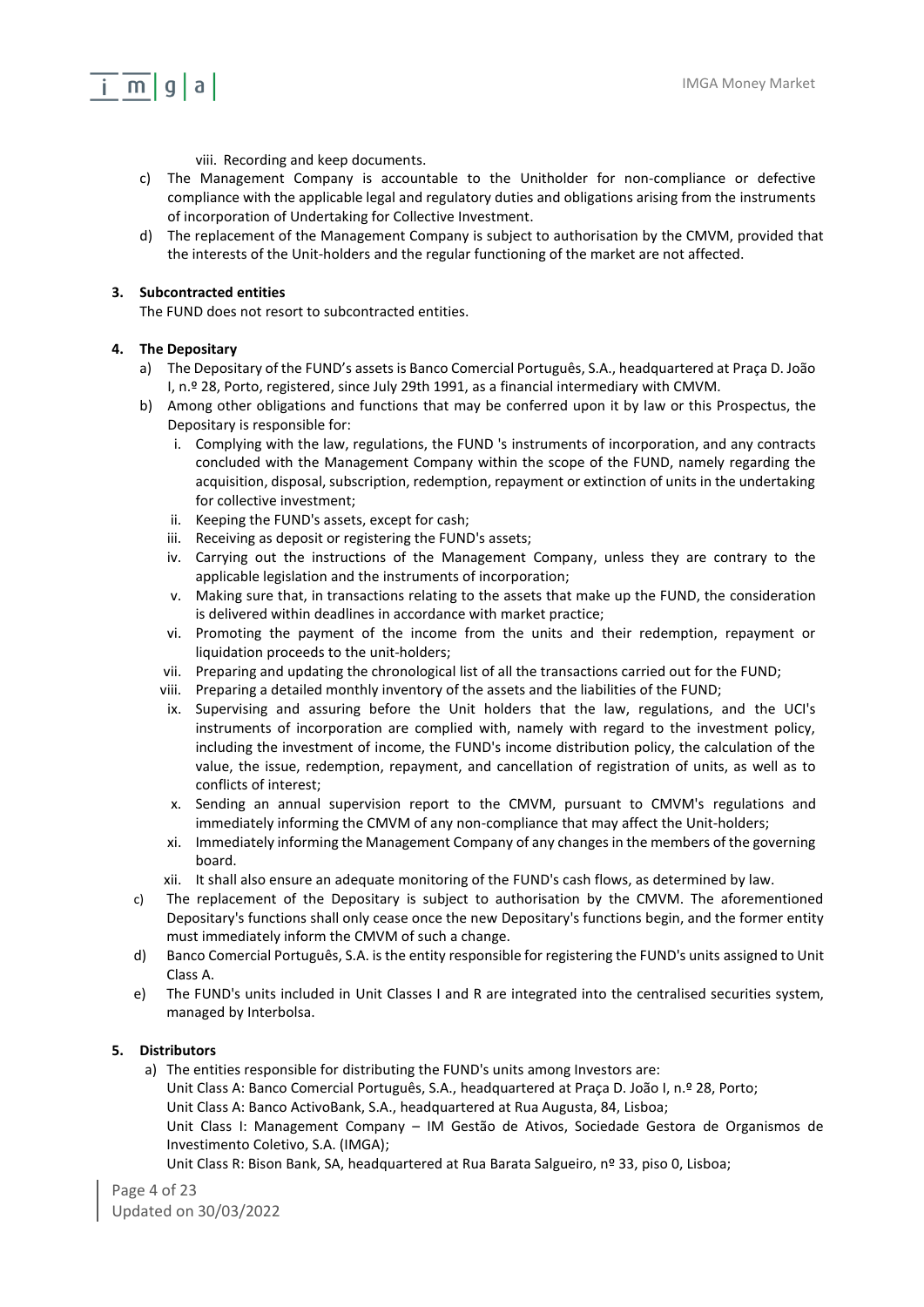

Unit Class R: Banco Invest, S.A., headquartered at Av. Eng. Duarte Pacheco, torre 1, 11º andar, Lisboa. Unit Class R: BEST – Banco Electrónico de Serviço Total, S.A., headquartered at Praça Marquês de Pombal, 3 – 3º, 1250-161 Lisboa

- b) The FUND is distributed:
	- Unit Class A:
	- At Banco Comercial Português, S.A., via Millenniumbcp branches, the Millenniumbcp telephone banking service (+351 707 502 424, +351 918 272 424, +351 935 222 424, +351 965 992 424) and the website www.millenniumbcp.pt, for customers who have subscribed to these services.
	- At Banco Activobank, S.A., via the Activo line (+351 707 500 700) and the website www.activobank.pt, for customers who have subscribed to these services.
	- Unit Class I:
	- At Managing Company IM Gestão de Ativos's registered office.
	- Unit Class R:
	- At Bison Bank´s headquarters
	- At all Banco Invest, S.A. branches and online [www.bancoinvest.pt](http://www.bancoinvest.pt/) for customers who have subscribed to this service.
	- At BEST- Banco Electrónico de Serviço Total, S.A. Investment Centres, which are agencies of Banco BEST, and through distance distribution channels: Internet www.BancoBest.pt, App and telephone 218 505 775 (business days, from 8 a.m. to 10 p.m.).

## <span id="page-4-0"></span>**Chapter II - Investment policy of the FUND's Assets/Income Policy**

### <span id="page-4-1"></span>**1. Investment policy of the FUND**

#### **1.1. Investment policy**

The FUND will seek to provide Unit-holders with an investment with low volatility and a stable level of potential profitability above the alternatives offered by traditional banking investments, by investing exclusively in bank deposits and money market instruments such as commercial paper, short-term public debt securities, namely treasury bills, fixed-rate bonds, with a residual maturity of less than 397 days, and other debt instruments of an equivalent nature, expressed directly or indirectly in Euros, issued by private entities or issued or guaranteed by a EU Member State, or by international public bodies. Financial instruments subject to periodical profitability adjustments according to money market conditions at least once every 397 days will also be considered money market instruments.

The UCI may invest in:

- a) Money market instruments, including financial instruments issued or guaranteed individually or jointly by the European Union, the national, regional and local administrations of the Member States or their central banks, the European Central Bank, the European Investment Bank, the European Investment Fund, the European Stability Mechanism, the European Financial Stability Fund, a central authority or the central bank of a third country, the International Monetary Fund, the International Bank for Reconstruction and Development, the Council of Europe Development Bank, the European Bank for Reconstruction and Development, the Bank for International Settlements or any other relevant financial organisation or institution in which one or more Member States are represented;
- b) Bank deposits, all denominated in Euros, provided that they are repayable upon request at any time and provided that they mature within a maximum of 12 months;
- c) Securitisations and commercial papers guaranteed by eligible assets (ABCP), pursuant to Article 11 of Regulation (EU) 2017/1131 of the European Parliament and of the Council, of June 14th 2017;
- d) Derivative financial instruments to hedge interest rate or foreign exchange risks;
- e) Units denominated in Euros in money market UCITS, which invest exclusively in assets denominated in Euros or which systematically hedge foreign exchange risk, provided that the investment in UCIs does not exceed 10% of the NAV.
- f) Money market instruments are eligible for investment by the UCI provided that they meet all of the following requirements:

Page 5 of 23 Updated on 30/03/2022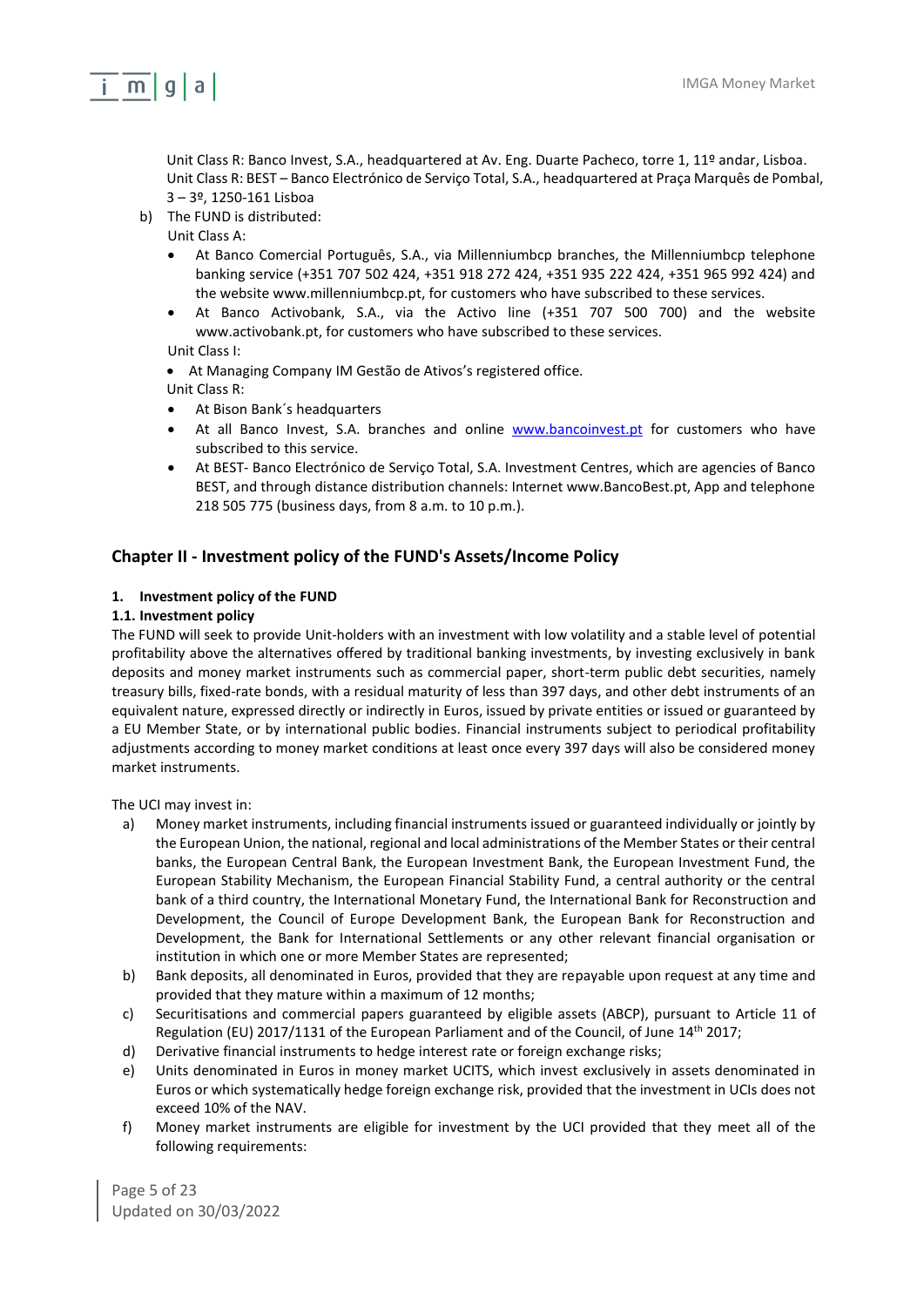## $m|q|a|$

- They belong to one of the categories of money market instruments referred to in Article 50(1)(a), (b), (c) or (h), of Directive 2009/65/EC;
- They have one of the following alternative characteristics:
	- 1) Legal maturity upon issuance equal to or shorter than 397 days;
	- 2) Residual maturity or shorter than 397 days (the UCI may invest in money market instruments with a residual maturity of up to two years, provided that the remaining period up to the next interest rate revision date is equal to or shorter than 397 days).
- The issuer of the money market instrument and the quality of the money market instrument have received a favourable internal assessment (not applicable to money market instruments issued or guaranteed by the European Union, a central authority or the central bank of a Member State, the European Central Bank, the European Investment Bank, the European Stability Mechanism or the European Financial Stability Fund.
- g) Money market UCITS subject to investment may not, under the terms of their management regulations or their instruments of incorporation, invest, in total, more than 10% of their assets in units or shares in other UCITS, nor hold units in the acquiring fund.
- h) The Fund may hold, on an ancillary basis, liquid assets, pursuant to Article 50(2) of Directive 2009/65/EC.

The high quality of the assets that may be included in the UCI's portfolio is determined by the Management Company, through a quantitative and qualitative analysis based on a systematic and continuous assessment of the different factors that are indicative of the solvency capacity and the ability to comply with financial commitments of companies that act as issuers and their financial instruments. So, for each money market instrument, the following criteria are taken into account:

- 1. Quantification of the issuer's credit risk a;
- 2. Qualitative and quantitative indicators on the instrument's issuer, including a macroeconomic framework;
- 3. Nature of the asset class of the money market instruments;
- 4. The type of issuer;
- 5. Operational risk and counterparty risk associated with investing in structured financial products and the risk of the underlying assets, if any;
- 6. Liquidity profile of the money market instrument.

The credit quality of the assets that may be included in the UCI's portfolio and the assessment methodology are reviewed periodically, at least once a year.

The UCI cannot:

- i. Taking direct or indirect exposure to equities or commodities, including via derivatives, certificates that representing them, indices based on them or any other means or instrument that represents an exposure to them;
- ii. Entering into securities lending agreements or securities borrowing agreements or any other agreements that encumber the UCI's assets;
- iii. Borrowing and lending cash.

Derivative Financial Instruments may be used provided that they only serve the purpose of hedging Interest Rate Risk and Foreign Exchange Risk, and that the underlying instrument is interest rates, exchange rates, currencies or indices that represent these categories.

## **1.2. Markets**

With regard to listed assets, the FUND will invest in money market instruments admitted to listing or traded on regulated markets of EU Member States.

Transferable securities and money market instruments can be traded in non-regulated markets, which using settlement systems internationally recognised by financial markets (e.g., Clearstream, Euroclear), ensure liquidity and guarantee the correct and adequate valuation of the securities that are being traded.

Page 6 of 23 Updated on 30/03/2022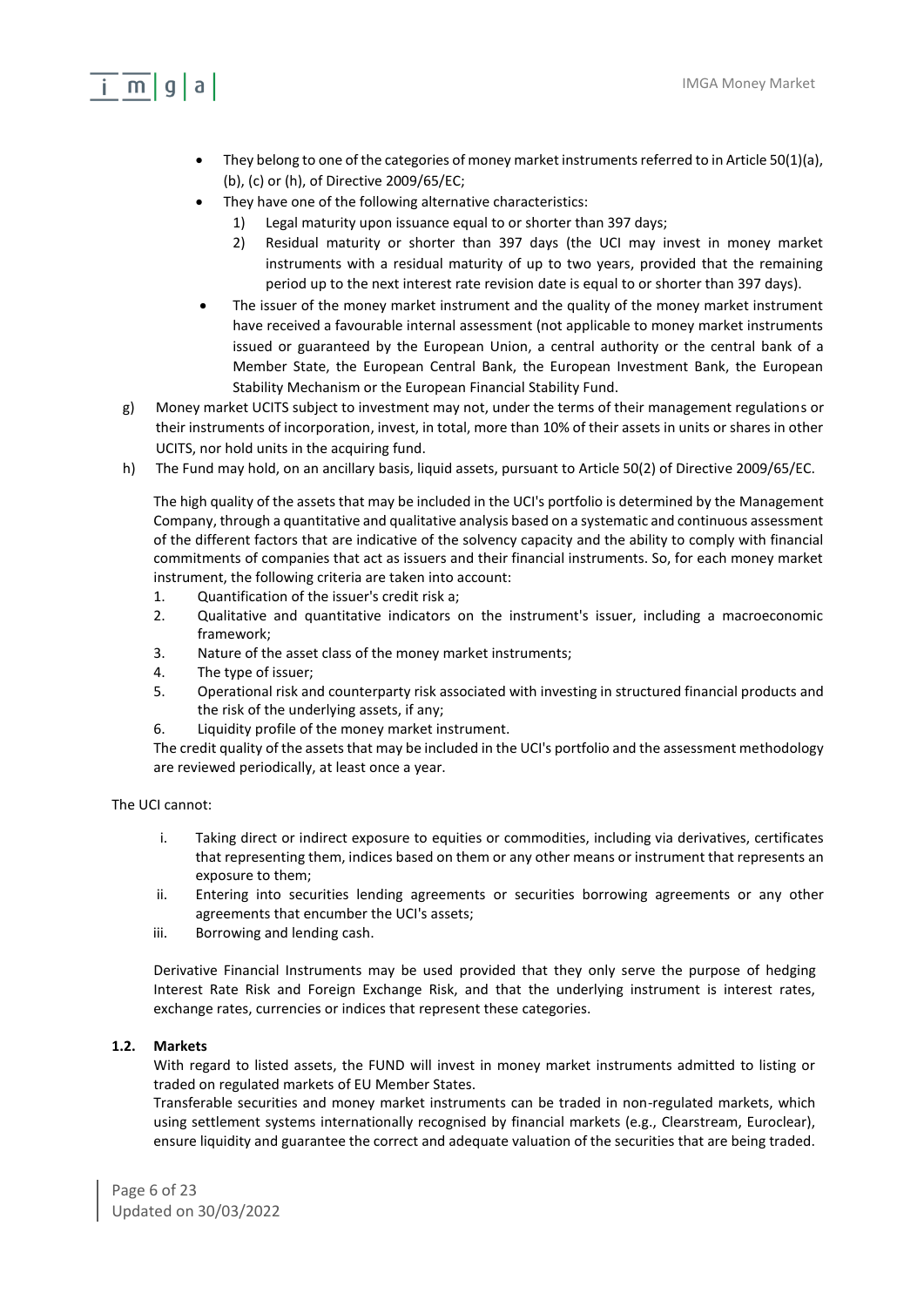### **1.3. Benchmark**

Not applicable.

### **1.4. Transaction execution and order transmission policy**

- a) When executing transactions on financial instruments on behalf of the FUND, the Management Company shall seek to obtain the best possible execution, adopting all reasonable measures to gauge it considering the price of the financial instrument, the associated transaction costs, the terms, and the probability of execution and settlement or any other relevant factor.
- b) To determine the relative importance or ranking of the relevant factors, the Management Company shall take into account the following criteria: the objectives and characteristics of the transaction, the FUND's investment policy and risk level, the characteristics of the financial instruments involved in the transaction and the characteristics of the venues where the transactions will be carried out.
- c) When transmitting orders to the financial intermediary, the Management Company considers the factors and criteria outlined above, as well as the nature of the financial instrument in question, with the purpose of obtaining the best possible execution for the FUND.
- d) The transaction execution and order transmission policy will be available to Unit-holders upon request.

### **1.5. FUND Investment Limits**

- a) The weighted average maturity of the money market UCITS portfolio is equal to or less than six months. The weighted average maturity translates the average residual time up to the maturity of the UCITS' assets, weighted according to their relative weights in the portfolio, considering that, in the case of assets subject to periodic profitability adjustments according to money market conditions, the maturity corresponds to the remaining period of time up to the following periodic adjustment to the profitability of each asset;
- b) The weighted average life of the money market UCITS portfolio is equal to or less than 12 months. The weighted average life reflects the average time to maturity of all the UCI's assets, weighted according to their relative weights in its portfolio. The maturity used for calculating the weighted average life is the residual maturity;
- c) At least 7.5% of the UCI's assets are to be comprised of daily maturing assets, reverse repurchase agreements which can be terminated by giving prior notice of one business day or bank deposits which can be withdrawn by giving prior notice of one business day.
- d) At least 15% of the UCI's assets are to be comprised of weekly maturing assets, reverse repurchase agreements which can be terminated by giving prior notice of five business day or bank deposits which can be withdrawn by giving prior notice of five business days.
- e) For the purposes of the calculation referred to in subparagraph (d), money market instruments or units or shares in other money market UCITS may be included within the weekly maturing assets up to 7,5 % of its assets provided they are able to be redeemed and settled within five business days.
- f) The UCI may acquire the units or shares of any other money market UCITS provided that all of the following conditions are fulfilled:
	- i) Money market UCITS subject to investment may not, under the terms of their management regulations or their instruments of incorporation, invest more than 10% of their assets in units or shares in other UCITS;
	- ii) Money market UCITS subject to investment may not hold units or shares in the acquiring UCI.

The money market UCITS whose units or shares were acquired may not invest in the acquiring money market UCITS during the period in which the acquiring UCI holds units or shares in that UCI.

- g) The UCI may not invest more than 5% of its assets in units or shares in a single UCI.
- h) The UCI may not invest more than:
	- i) 5% of its assets in money market instruments, securitisations and ABCP (*Asset-Backed Commercial Paper*) issued by the same entity;
	- ii) 10% of its assets in deposits placed with the same credit institution;

Page 7 of 23 Updated on 30/03/2022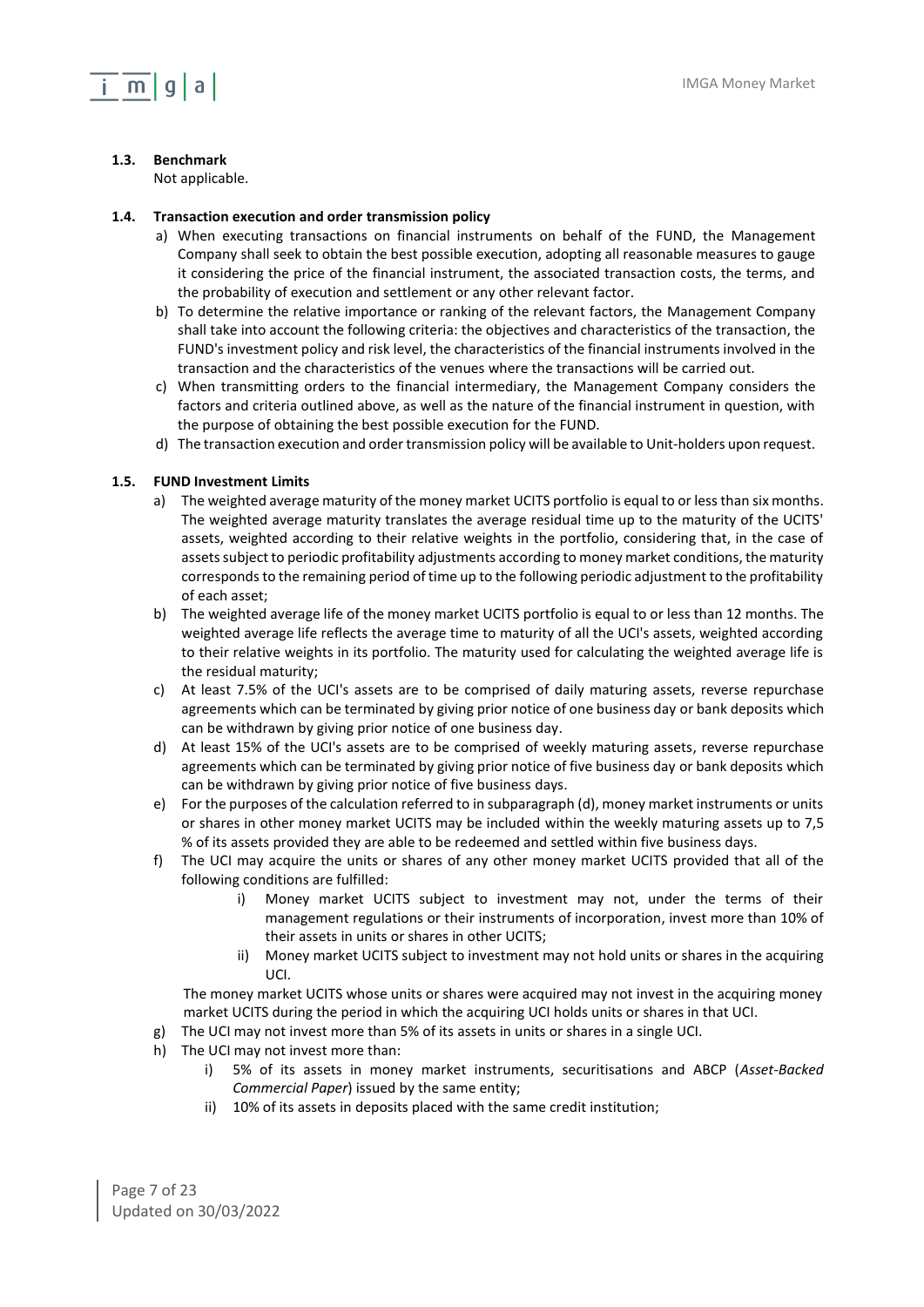## $m|q|a|$

- iii) Without prejudice to the provisions of the above subparagraph, the UCI may invest up to 15% in deposits placed with the same Portuguese credit institution, if, in the view of the Management Company, the number of viable credit institutions operating in Portugal is insufficient to comply with the diversification limit provided for in (ii) and provided that it is not economically viable for the UCI to make deposits in another Member State;
- iv) In aggregate, 17.5% of its assets in units or shares in other MMFs.
- i) Without prejudice to the provisions of (h), the UCI may invest up to 10% of its assets in money market instruments, securitisations and ABCP issued by the same entity provided that the total value of these money market instruments, securitisations, and ABCP held by the UCI in each issuer entity in which it invests more than 5% of its assets does not exceed 40% of the value of its assets.
- j) The aggregate value of all the UCI's exposures to securitisations and ABCP shall not exceed 20% of UCI's assets, whereby up to 15% of the UCI's assets may be invested in securitisations and ABCP that do not comply with the criteria for the identification of STS securitisations and ABCP.
- k) The aggregate risk exposure to the same counterparty of the UCI stemming from OTC derivative transactions shall not exceed 5% of the UCI's assets.
- l) Notwithstanding the individual limits defined above, the UCI shall not combine, where to do so would result in an investment of more than 20% of its assets in a single entity, any of the following:
	- i) Investments in money market instruments, securitisations, and ABCP issued by that entity;
	- ii) Deposits placed with that entity;
	- iii) Over-the-counter derivative financial instruments that result in an exposure to counterparty risks in relation to that entity.
- m) The UCI may invest up to 100% of its assets in different money market instruments issued or guaranteed individually or jointly by the European Union, the national, regional and local administrations of the Member States or their central banks, the European Central Bank, the European Investment Bank, the European Investment Fund, the European Stability Mechanism, the European Financial Stability Fund, a central authority or the central bank of a third country, the International Monetary Fund, the International Bank for Reconstruction and Development, the Council of Europe Development Bank, the European Bank for Reconstruction and Development, the Bank for International Settlements or any other relevant financial organisation or institution in which one or more Member States belong;
- n) The provisions in (m) shall only apply if the UCI holds money market instruments of at least six different issues from the issuer and if its investment in money market instruments from the same issue is limited to a maximum of 30% of its assets.

#### **1.6. Special characteristics of the FUND**

This is a Money Market UCI, so it can only invest in money market instruments, bank deposits, and money market UCITS units.

This FUND does not offer a fixed or guaranteed remuneration, therefore the investor is exposed to the various risks mentioned below, which may entail a risk of capital loss, i.e., they may not recover their full investment:

- i. **Credit Risk:** The FUND is exposed to credit risk arising from the sensitivity of asset prices to fluctuations in the probability of the issuer of a security being unable to meet its interest and principal payment obligations in due time;
- ii. **Interest Rate Risk:** The FUND is exposed to interest rate risk resulting from changes in the price of fixed rate bonds due to fluctuations in market interest rates;
- iii. **Liquidity Risk:** The FUND may have difficulties in increasing the value or meeting high-volume redemption requests if some of its investments become illiquid or do not permit their sale at fair prices;
- iv. **Counterparty Risk:** The FUND is exposed to Counterparty Risk arising from the possibility of the counterparty in a transaction becoming unable to meet its commitments to deliver the financial instruments or monetary values on the settlement date, forcing the transaction to be concluded at a price different from that agreed;
- v. **Operational Risk:** The FUND is exposed to the risk of losses resulting, in particular, from human error or system failures or incorrect valuation of the underlying securities;

Page 8 of 23 Updated on 30/03/2022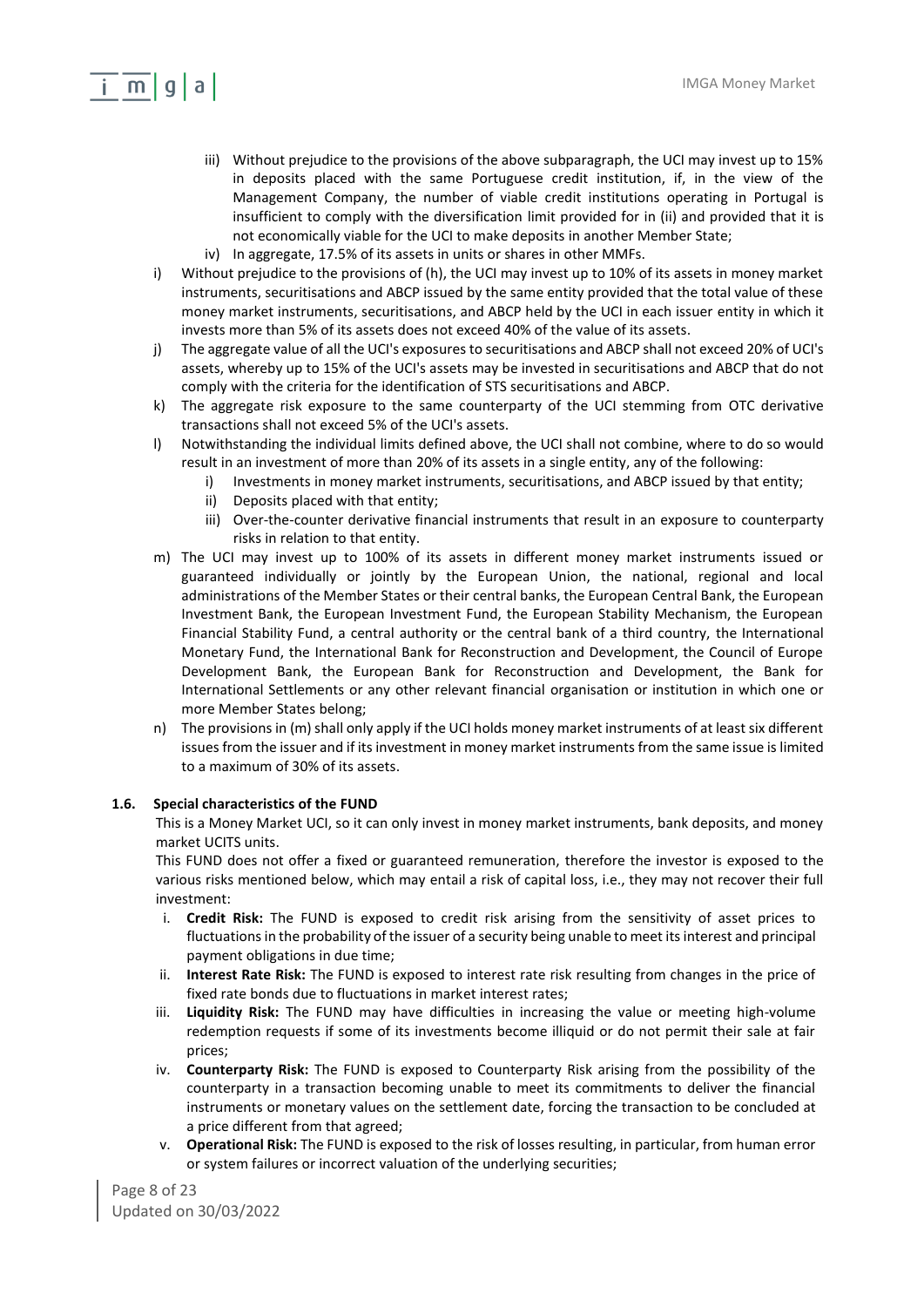

vi. **Sustainability Risks:** The Fund may be exposed to sustainability risks, being said risks defined as a happening or condition of an environmental, social or governance nature, and if it takes place it may set off an effective or potential negative impact on the value of the investment.

## **1.7. Sustainability information**

The FUND does not represent a financial product that promotes environmental and/or social characteristics, nor does it have as an objective sustainable investment, as indicated by article 8.º and 9.º of Regulation (EU) 2019/2088 of the European Parliament and of the Council of November 27th 2019. The investments underlying this Fund do not take EU criteria for environmentally sustainable economic activities into account.

## <span id="page-8-0"></span>**2. Derivative Financial Instruments, Repos, and Loans**

The UCI may use derivative financial instruments if they are traded on one of the regulated markets referred to in Article 50(1)(a), (b) or (c) of Directive 2009/65/EC or on the over-the-counter market and if they cumulatively meet the following conditions:

- a) The underlying asset of the derivative financial instrument consists of interest rates, exchange rates, currencies or indexes that represent one of these categories;
- b) The purpose of the derivative instrument is to hedge interest rate or exchange rate risks inherent to other UCI investments;
- c) The counterparties to OTC derivative transactions are institutions subject to prudential regulation and supervision and belong to the categories approved by the CMVM;
- d) Over-the-counter derivatives are subject to reliable and verifiable valuation on a daily basis and can be sold, settled or closed by an offsetting transaction at any time and at their fair value on the initiative of the UCI.
- e) The Management Company does not intend to carry out loan and repo transactions on behalf of the FUND.
- f) If the FUND is unable to carry out its risk assessment based on the commitment-based approach, the Management Company may adopt a different approach, namely the VaR-based approach.

## <span id="page-8-1"></span>**3. Assets' valuation**

### **3.1. Moment of reference for valuation**

- a) The unit value is calculated daily, on business days, simultaneously determining the unit values for Unit Class A, Unit Class R and Unit Class I by dividing the FUND's net asset value by the number of circulating units.
- b) The value of a Unit Class A unit is determined by dividing the net asset value of the FUND allocated to this Unit Class by the number of Unit Class A units in circulation.
- c) The value of a Unit Class I unit is determined by dividing the net asset value of the FUND allocated to this Unit Class by the number of Unit Class I units in circulation.
- d) The value of a Unit Class R unit is determined by dividing the net asset value of the FUND allocated to this Unit Class by the number of Unit Class R units in circulation.
- e) The net asset value of the FUND assigned to each Unit class is determined by deducting from the sum of the values that comprise it, the amount of fees and charges incurred up to the valuation of the portfolio, respective to each Unit class.
- f) The value of the units will be calculated at 5:00 p.m. in mainland Portugal, which is the reference time for the calculation.
- g) Assets denominated in foreign currencies will be valued daily using the indicative exchange rate published by Banco de Portugal and by the European Central Bank, except for unlisted currencies. In this case, the exchange rates disclosed at 12 p.m. (mainland Portugal time) by specialised entities that are not in a controlling or group relationship with the Management Company, pursuant to Articles 20 and 21 of the Portuguese Securities Code, shall apply.

### **3.2. Valuation rules and calculation of the unit value**

a) All transactions in transferable securities and derivative financial instruments traded for the FUND and confirmed up to the reference moment are taken into account for unit valuation purposes on the

Page 9 of 23 Updated on 30/03/2022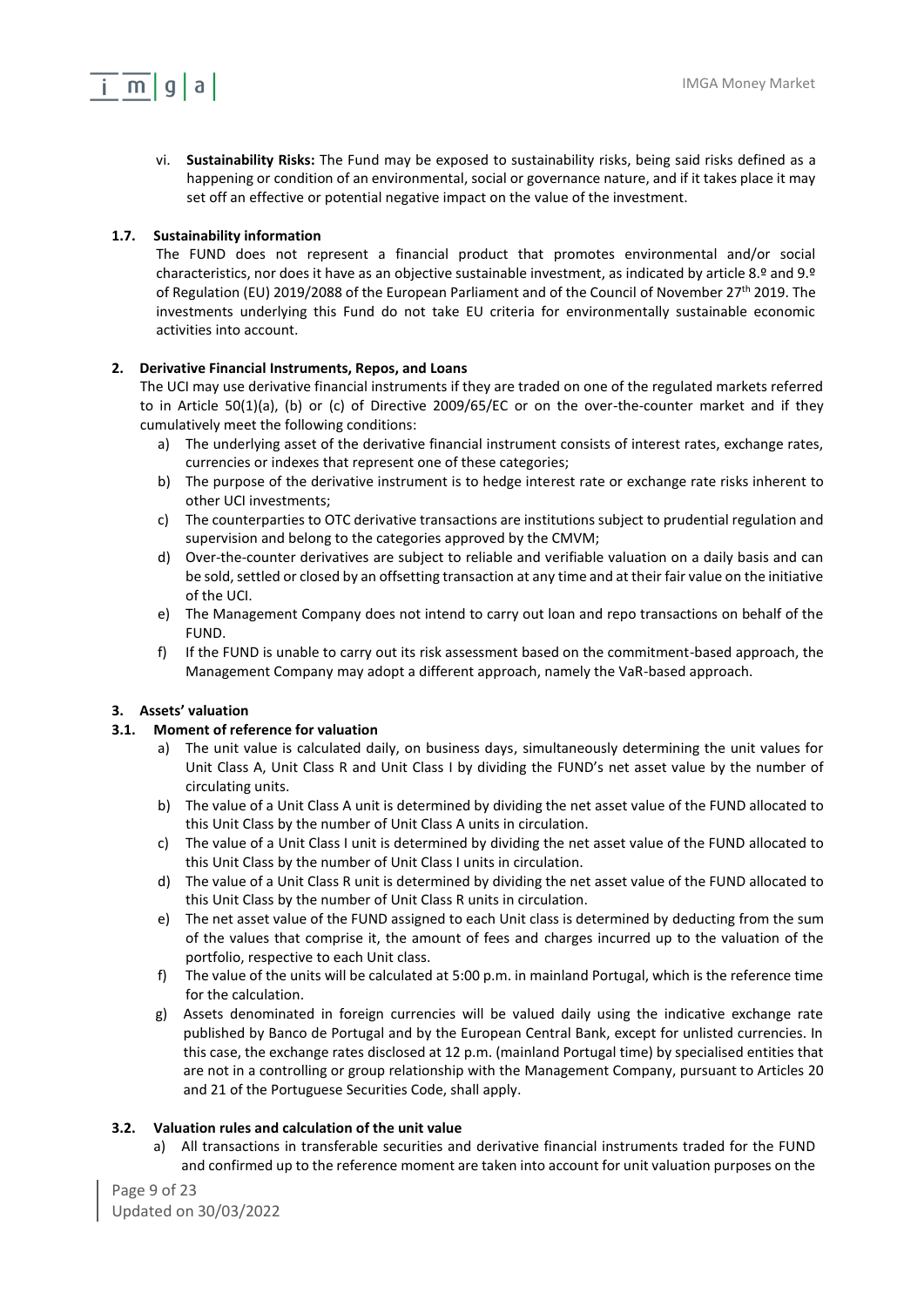## $i \in \mathsf{m} | \mathsf{q} | \mathsf{a} |$

transaction day. All subscriptions and redemptions received on any given day (referring to requests submitted on the previous business day) are taken into account for unit valuation purposes on that same day.

- b) The valuation of transferable securities and derivative financial instruments is carried out, at least, every day.
- c) Where possible, the UCI's assets are valued based on a regulated market price.
- d) When the regulated market price is used:
	- The UCI's asset is valued at the most prudent bid or ask price, unless it is possible to close the position in the asset at the mid market price;
	- ii. Only good quality data can be used; such data are assessed based on the following cumulative elements:
		- The number and quality of the counterparties;
		- The sales volume and the turnover of the MMF's asset in the market;
		- The size of the issue and the proportion of the issue that the MMF plans to buy or sell.
- e) If it is not possible to use the regulated market price or if the data are not good enough, the UCI's asset is valued prudently, using a valuation based on a model. The model should correctly estimate the intrinsic value of the UCI's asset, based on the following cumulative updated key factors:
	- The sales volume and the turnover of that asset in the market;
	- The size of the issue and the proportion of the issue that the UCI plans to buy or sell;
	- The market risk, interest rate risk and credit risk associated with the asset.
- f) By way of derogation from the provisions of subparagraph (c), units from Collective Investment Undertakings are valued at the last value disclosed to the market by the corresponding Management Company, provided that the disclosure does not occur later than 3 months from the reference date;

## <span id="page-9-0"></span>**4. Exercising voting rights**

- a) As a policy, the Management Company will take part in the general meetings of the companies, based in Portugal or abroad, in which it has a qualified holding, considering all the funds under management. In all other cases, participation in meetings will depend on the relevance of the items on the agenda and the assessment of the acts in which it is called on to participate.
- b) Votes shall be cast according to the specific circumstances and the available information in order to best defend the interests of the Unit-holders.
- c) However, the Management Company takes as its rule that it shall not exercise its voting rights to support the inclusion or the maintenance of statutory clauses aimed at preventing the transferability or limiting voting rights nor with the main purpose of strengthening the corporate influence of an entity with which it has a controlling or group relationship.
- d) Any position that deviates from the rule shall be duly substantiated in the minutes of a meeting held by the Board of Directors of the Management Company.
- e) With regard to the means of exercising its voting rights, the Management Company shall choose, as a rule, to exercise them directly, being represented by a director or by an employee duly accredited for this purpose; however, it will also be allowed to exercise them indirectly, through a third party that may be authorised to act as its representative, which, while being able to represent other entities, cannot represent entities that have a controlling or group relationship with the Management Company. If its voting rights are exercised by a representative, they shall be bound to vote according to the written instructions issued by the Board of Directors of the Management Company.
- f) If any of the duties related to the management of undertakings for collective investment are subcontracted, voting rights shall be exercised in accordance with the above paragraphs.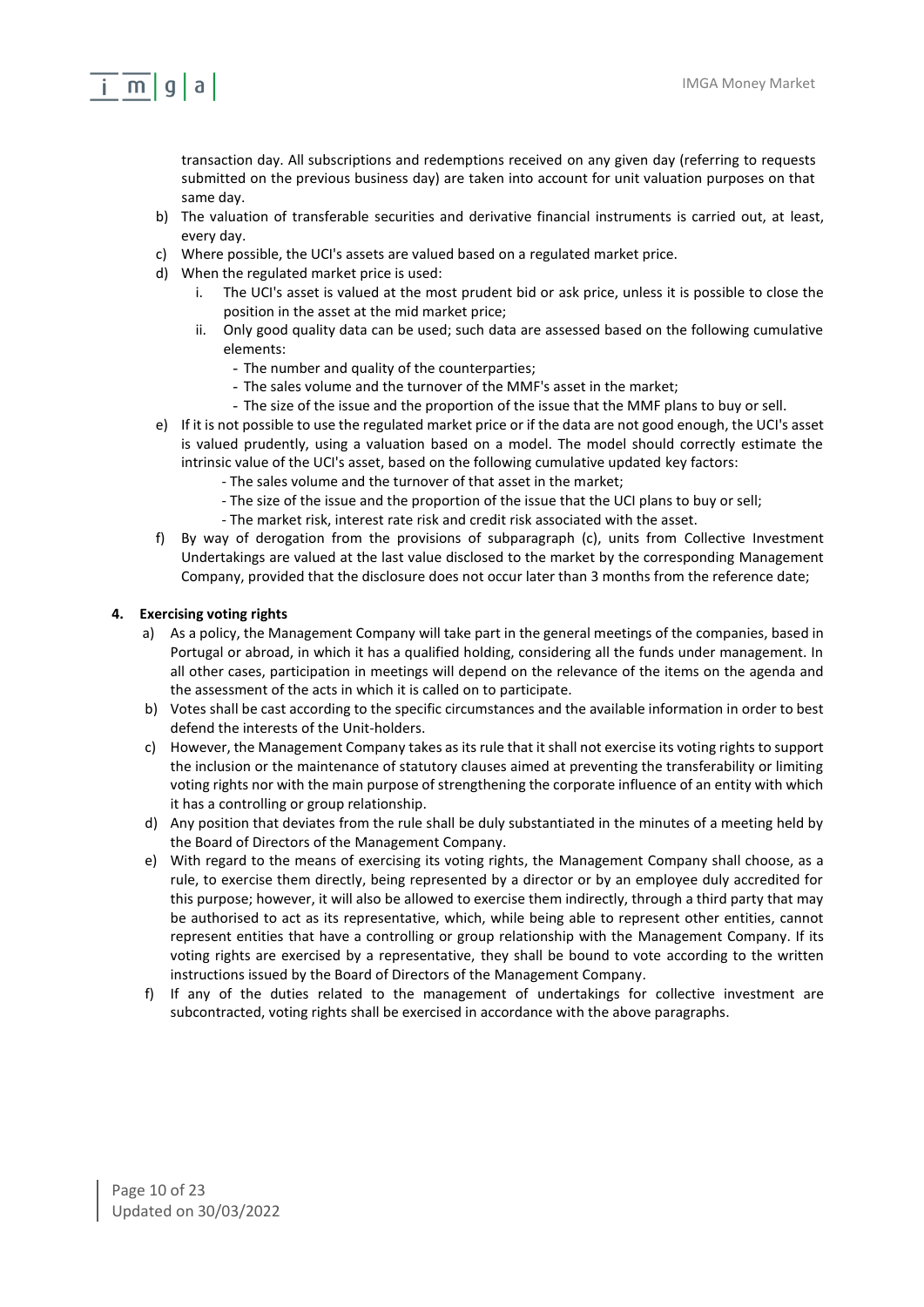## <span id="page-10-0"></span>**5. Ongoing Charges (Unit Class A)**

m

| <b>Charges Attributed to the FUND in 2020</b> | Value (Eur) | % NAV (1) |
|-----------------------------------------------|-------------|-----------|
| Management Fee*                               | 84.474      | 0.05%     |
| Deposit Fee*                                  | 33,789      | 0.02%     |
| <b>Supervision Fee</b>                        | 13,672      | 0.01%     |
| <b>Audit Costs</b>                            | 4.760       | $0.00\%$  |
| <b>Other current charges</b>                  | 9.059       | 0.01%     |
| <b>Other UCI charges</b>                      | 0           | 0.00%     |
| Total                                         | 145,755     |           |
| <b>Ongoing Charges (%NAV)</b>                 |             | 0.09%     |

(1) Average for the reference period

\*The value includes stamp duty according to the current rate during the referred period

#### **Ongoing Charges (Unit Class A)\*** 0.33%

\* The Ongoing Charges (Unit Class A) represent an estimate of the charges that the FUND would bear over a year and takes into account the reduction of the management fee to 0.05% in the period between January 1st 2020 and June 30<sup>th</sup> 2022

| Ongoing Charges (Unit Class R) (Estimate)** | 0.33% |
|---------------------------------------------|-------|
| Ongoing Charges (Unit Class I) (Estimate)** | 0.08% |

\*\* The Ongoing Charges (Unit Class R) represent an estimate of the charges that the FUND will bear over a year, since this category's history has not yet reached a full calendar year and takes into account the reduction of the management fee to 0.05% in the period between April 1<sup>st</sup> 2021 and June 30<sup>th</sup> 2022 The Ongoing Charges (Unit Class I) represent an estimate of the charges that the FUND will bear over a year, since this category's history has not yet reached a full calendar year and takes into account the reduction of the management fee to 0.025% in the period between January 1<sup>st</sup> 2022 and June 30<sup>th</sup> 2022

The FUND's annual report for each financial year will include detailed information on the exact charges that are levied. Their value may vary from year to year. It excludes, namely:

Performance Fee;

- Transaction costs, except in the case of subscription/redemption charges attributed to the fund upon the subscription/redemption of another fund's unit.

### <span id="page-10-1"></span>**6. Current Charges Table**

| Charges directly attributable to the FUND |                            |
|-------------------------------------------|----------------------------|
| Management Fee (Unit Class A) (**) (***)  | $0.5\%$ /year*             |
| Management Fee (Unit Class R) (**) (***)  | $0.5\%$ /year <sup>+</sup> |
| Management Fee (Unit Class I) (**)        | $0.05\%$ /year $\degree$   |
| Deposit Fee (**)                          | $0.02\%/year$              |
| <b>Supervision Fee</b>                    | 0.0067% / month            |

\*Between March 1st 2019 and December 31st 2019, the management fee for Unit Class A was reduced to 0.10% per year and between January 1<sup>st</sup> 2020 and June 30<sup>th</sup> 2022 it will be reduced to 0.05% per year. \*Between April 1<sup>st</sup> 2021 and June 30<sup>th</sup> 2022, the management fee for Unit Class R is of 0.05% per year. <sup>∞</sup> Between January 1<sup>st</sup> 2022 and June 30<sup>th</sup> 2022, the management fee for Unit Class I is of 0.025% per year.

\*\* Stamp Duty at the rate in force shall apply to the Management and Deposit Fees.

Page 11 of 23 Updated on 30/03/2022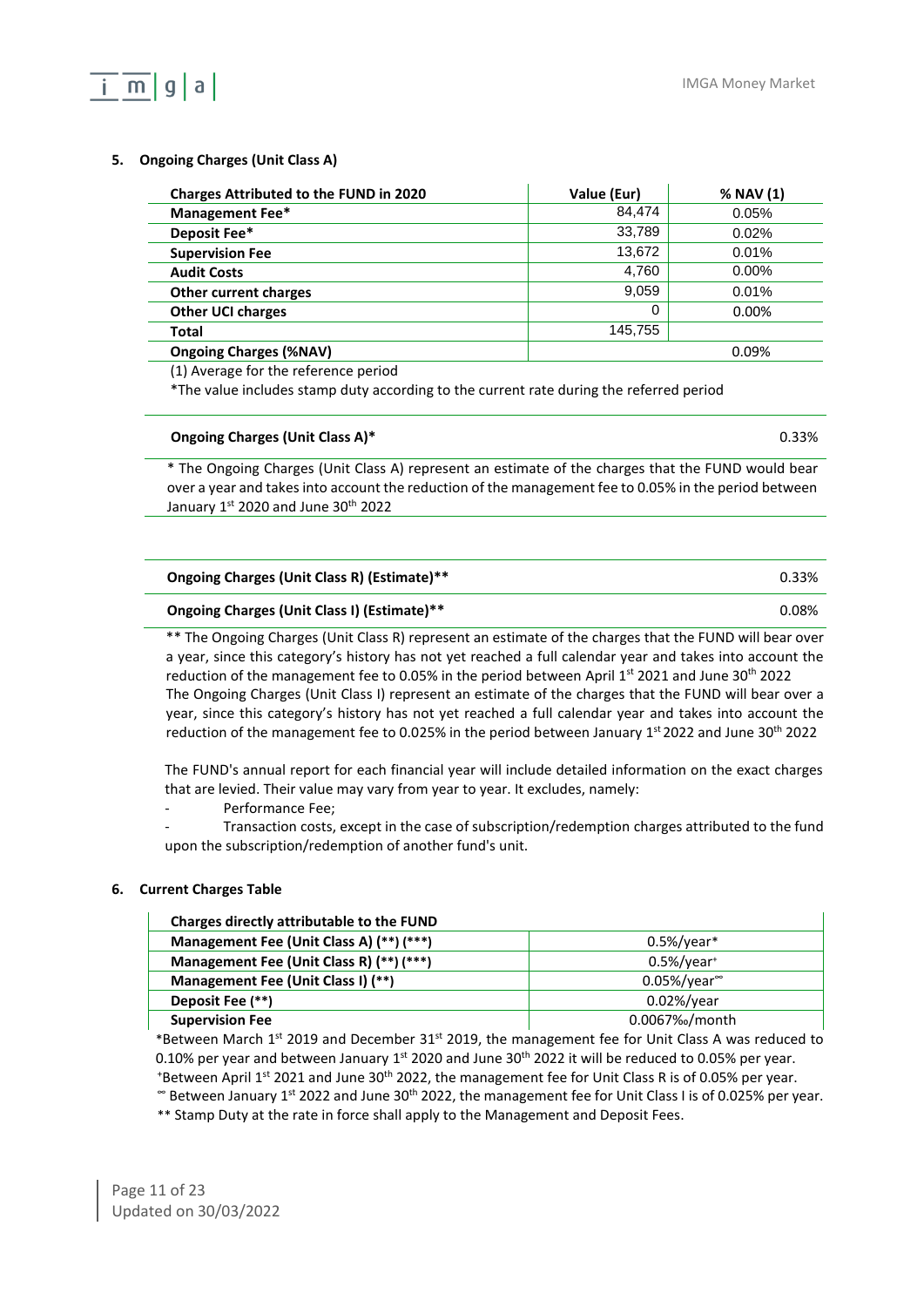

\*\*\* The Management Fee for Unit Classes A and R are partially intended to remunerate the services provided by the Distributors, and the indicated amount is shared among the Management Company and each of the Distributors, in accordance with the provisions of paragraph 7.1 of this chapter.

| Charges directly attributable to the Unit-holder (Unit Classes A, R and I) |    |
|----------------------------------------------------------------------------|----|
| <b>Entry Charges</b>                                                       | 0% |
| <b>Exist Charges</b>                                                       | 0% |

#### <span id="page-11-0"></span>**7. Fees and charges to be applied to the FUND**

#### **7.1. Management Fee**

Without prejudice to other rights granted to it by law or by this Prospectus, the Management Company is entitled to charge a Management Fee:

- For Unit Class A, of 0.50% a year

- For Unit Class R, of 0.50% a year

- For Unit Class I, of 0.05% per year,

charged monthly and in arrears, calculated daily on the net asset value of Unit Class A, Unit Class R and Unit ClassI, respectively, before commissions, to be applied to the respective Unit Classes and intended to cover all management expenses. Stamp Duty at the rate in force shall apply to the Management Fee.

For Unit Class A, between November  $1^{st}$  2015 and November  $1^{st}$  2017 the management fee was 0.3% per year; between January 1<sup>st</sup> 2017 and March 31<sup>st</sup> 2017 the management fee was reduced to 0.25% per year, between April 1<sup>st</sup> 2017 and February 28<sup>th</sup> 2019 the management fee was reduced to 0.20% per year, between March 1<sup>st</sup> 2019 and December 31<sup>st</sup> 2019 the management fee was reduced to 0.10% per year, and between January 1st 2020 and June 30<sup>th</sup> 2022 the management fee was reduced to 0.05% per year.

For Unit Class R, between April 1<sup>st</sup> 2021 and June 30<sup>th</sup> 2022, the management fee is of 0.05% per year.

For Unit Class I, between January 1<sup>st</sup> 2022 and June 30<sup>th</sup> 2022, the management fee is of 0.025% per year.

The Management Fee for Unit Class A is partially intended to remunerate the services provided by the Distributors and is shared among the Management Company and each of the Distributors as follows:

- an amount equivalent to 65% of the FUND's Management Fee, in force at each moment, shall be assigned to remunerate the services provided by Banco Comercial Português (in force as of February  $1^{st}$  2021);

- an amount equivalent to 65% of the FUND's Management Fee, in force at each moment, shall be assigned to remunerate the services provided by ActivoBank (in force as of February  $1^{st}$  2021);

The Management Fee for Unit Class R is partially intended to remunerate the services provided by the Distributors and is shared among the Management Company and each of the Distributors as follows:

- an amount equivalent to 50% of the FUND's Management Fee, in force at each moment, shall be assigned to remunerate the services provided by Bison Bank;

- an amount equivalent to 50% of the FUND's Management Fee, in force at each moment, shall be assigned to remunerate the services provided by Banco Invest;

- an amount equivalent to 50% of the Management Fee of the FUND, in force at each moment, shall be assigned to remunerate the services provided by Banco BEST.

These amounts shall be charged monthly and in arrears, calculated daily on the net asset value of Unit class A and Unit class R, respectively, before fees, weighted by the volume of units marketed by each of the Distributors.

The Management Entity reserves the right to, in circumstances it deems exceptional, temporarily reduce the Management Fee, thereby reducing, albeit temporarily, the revenue earned from the management of the FUND. Exceptional circumstances include, among others, those resulting from unfavourable market conditions, which have a negative impact on Unit-holders. With these reductions, the Management Entity chooses to voluntarily share the negative impacts that these unfavourable market conditions impose on Unit-holders. The Management Entity will disclose, at each moment, in the FUND's Prospectus and KII, the fee amounts charged, as well as the period during which any reductions will be in force. Stamp Duty at the rate in force shall apply to the Management Fee.

Page 12 of 23 Updated on 30/03/2022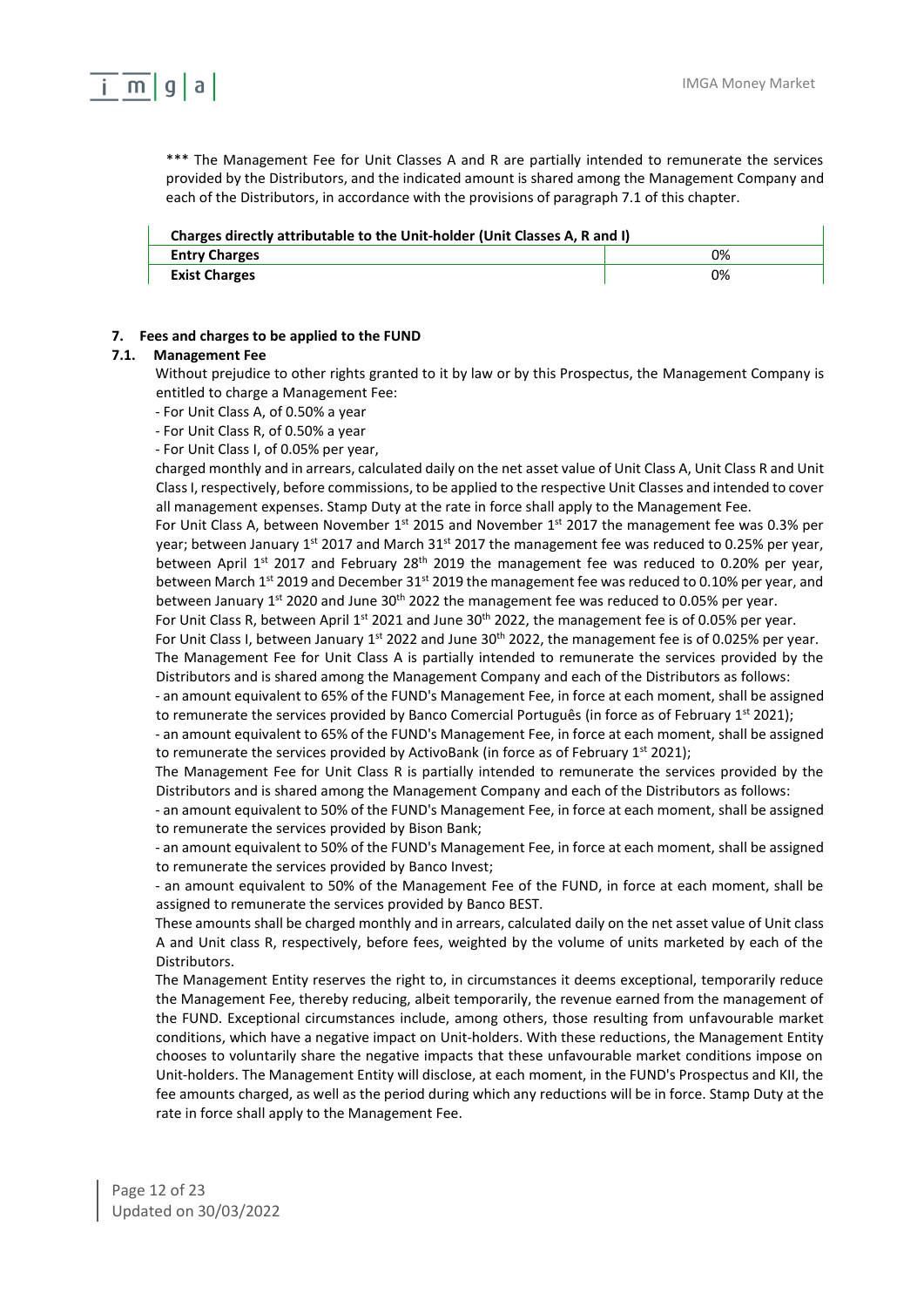## $i \in \mathsf{m} | \mathsf{q} | \mathsf{a} |$

## **7.2. Deposit fee**

Without prejudice to other rights granted to it by law or by this Prospectus, the Depositary is entitled to charge to the FUND, for its services, a fee of 0.02% per annum, charged monthly and in arrears, calculated daily on the net asset value of the FUND, before fees. Stamp Duty at the current rate shall apply to the Deposit Fee.

## **7.3. Other charges**

In addition to the management and deposit fees, the FUND will also bear all expenses arising from securities transactions, within the scope of the investment policy established in this Prospectus, namely the purchase and sale of securities, as well as other expenses and charges that may occur, so long as they are properly documented and derive from the fulfilment of legal duties.

The FUND shall also be charged a monthly Supervision Fee of 0.0067 ‰ by the Portuguese Securities Market Commission and all mandatory auditing costs.

Should IMGA resort to investment studies (*research*) to manage the Fund, these shall be applied to the Management Company.

### <span id="page-12-0"></span>**8. Income distribution policy**

The FUND's income will not be distributed, being capitalised and invested in accordance with the corresponding investment policy.

## <span id="page-12-1"></span>**Chapter III - Units and Conditions for Subscription, Transfer, and Redemption**

## <span id="page-12-2"></span>**1. General Characteristics of the Units**

## **1.1. Definition**

The FUND is an open-ended undertaking for collective investment whose assets are represented by shares of the same content, with no par value, known as units, which guarantee equal rights to the unit-holders.

### **1.2. Form of representation**

Units are registered and take on a book entry form. For transaction purposes, the units may be divided up to the fourth decimal place.

### **1.3. Unit Classes**

The FUND issues units under three different Unit Classes:

**Unit Class A**: The minimum subscription amount is EUR 250; there are no limits on subsequent subscriptions; the Management Fee paid by unit-holders is that mentioned in item 7.1 of chapter II. **Unit Class R**: The minimum subscription amount is EUR 500; there are no limits on subsequent subscriptions; the Management Fee paid by unit-holders is that mentioned in item 7.1 of chapter II. **Unit Class I**: The minimum subscription amount is EUR 500,000; there are no limits on subsequent subscriptions; the Management Fee paid by unit-holders is that mentioned in item 7.1 of chapter II.

## <span id="page-12-3"></span>**2. Unit value**

### **2.1. Initial value**

When the FUND was established, the unit value for Unit Class A was EUR 5,000. Regarding the establishment of Unit Classes I and R, their initial unit values are EUR 5.

### **2.2. Value for subscription purposes**

The unit value for subscription purposes is the unit value that will be determined at the end of the day on which the request is submitted, so it is made at an unknown price.

Page 13 of 23 Updated on 30/03/2022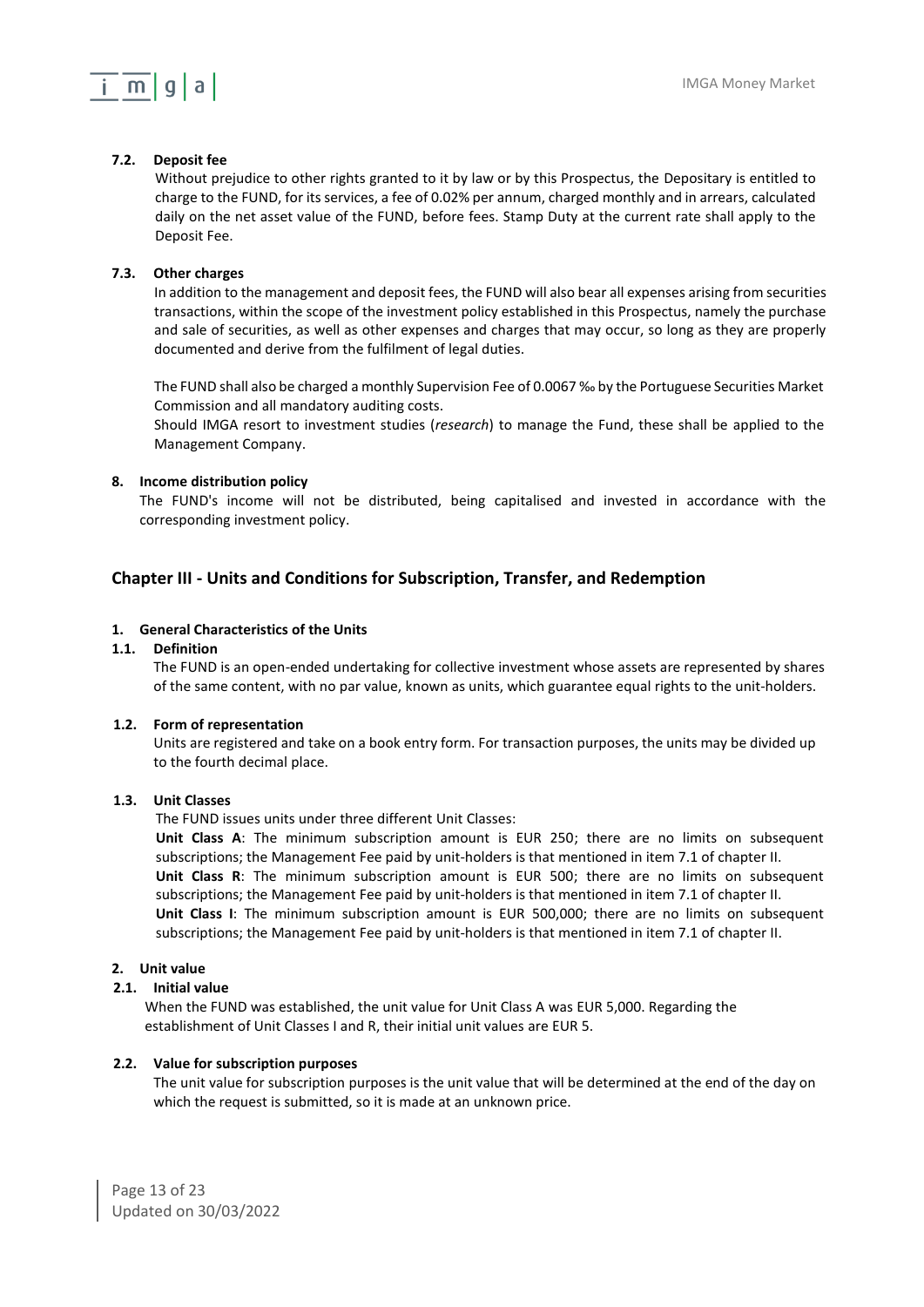

## **2.3. Value for redemption purposes**

The unit value for redemption purposes is the unit value that will be determined at the end of the day on which the request is submitted, so it is made at an unknown price.

## <span id="page-13-0"></span>**3. Subscription and redemption conditions**

### **3.1. Subscription and redemption periods**

On a daily basis, subscriptions and redemptions of the FUND via any of the distribution channels managed by any of the following distributors, in order to be processed on the corresponding day must be placed until:

| <b>Distributor</b>              | <b>Hour Limit</b><br>(Mainland Portugal Time) |  |  |
|---------------------------------|-----------------------------------------------|--|--|
| Banco Comercial Português, S.A. | 5 p.m.                                        |  |  |
| Banco ActivoBank, S.A.          | 5 p.m.                                        |  |  |
| Bison Bank, S.A.                | 4 p.m.                                        |  |  |
| BEST, S.A.                      | 4 p.m.                                        |  |  |
| Banco Invest, S.A.              | 3:30 p.m.                                     |  |  |
| IMGA, SGOIC., S.A.              | 3:30 p.m.                                     |  |  |

All requests received outside the aforementioned business hours shall be considered as submitted on the business day following that of the request.

### **3.2. Subscriptions and redemptions in kind or cash**

Subscriptions and redemptions are always made in cash.

### <span id="page-13-1"></span>**4. Subscription conditions**

### **4.1. Minimum Subscription**

In the case of Unit Class A, the minimum subscription amount is EUR 250, with no minimum amounts on subsequent subscriptions.

For Unit Class I, it is possible to obtain the status of Unit-holder by means of a single initial investment in the minimum amount of EUR 500,000, with no limits on subsequent subscriptions.

For Unit Class R it is possible to obtain the status of Unit-holder by means of a single initial investment in the minimum amount of EUR 500, with no limits on subsequent subscriptions.

### **4.2. Entry charges (Unit Classes A, R and I)**

No entry charges will be levied.

### **4.3. Effective subscription date**

The subscription amount will be debited from an account held with the Distributor, on the first business day following that on which the subscription request is submitted.

The unit will only be issued once the amount corresponding to the issue price is integrated into the FUND's assets.

### <span id="page-13-2"></span>**5. Redemption conditions**

**5.1. Exit charges (Unit Classes A, R and I)** No exit charges will be levied.

### **5.2. Notice**

The redemption request will be settled at the amount corresponding to the value calculated in the first valuation subsequent to the request and paid by crediting the Unit-holders' account within 2 business days from the request date (this period already includes the account credit date for this type of transactions).

Page 14 of 23 Updated on 30/03/2022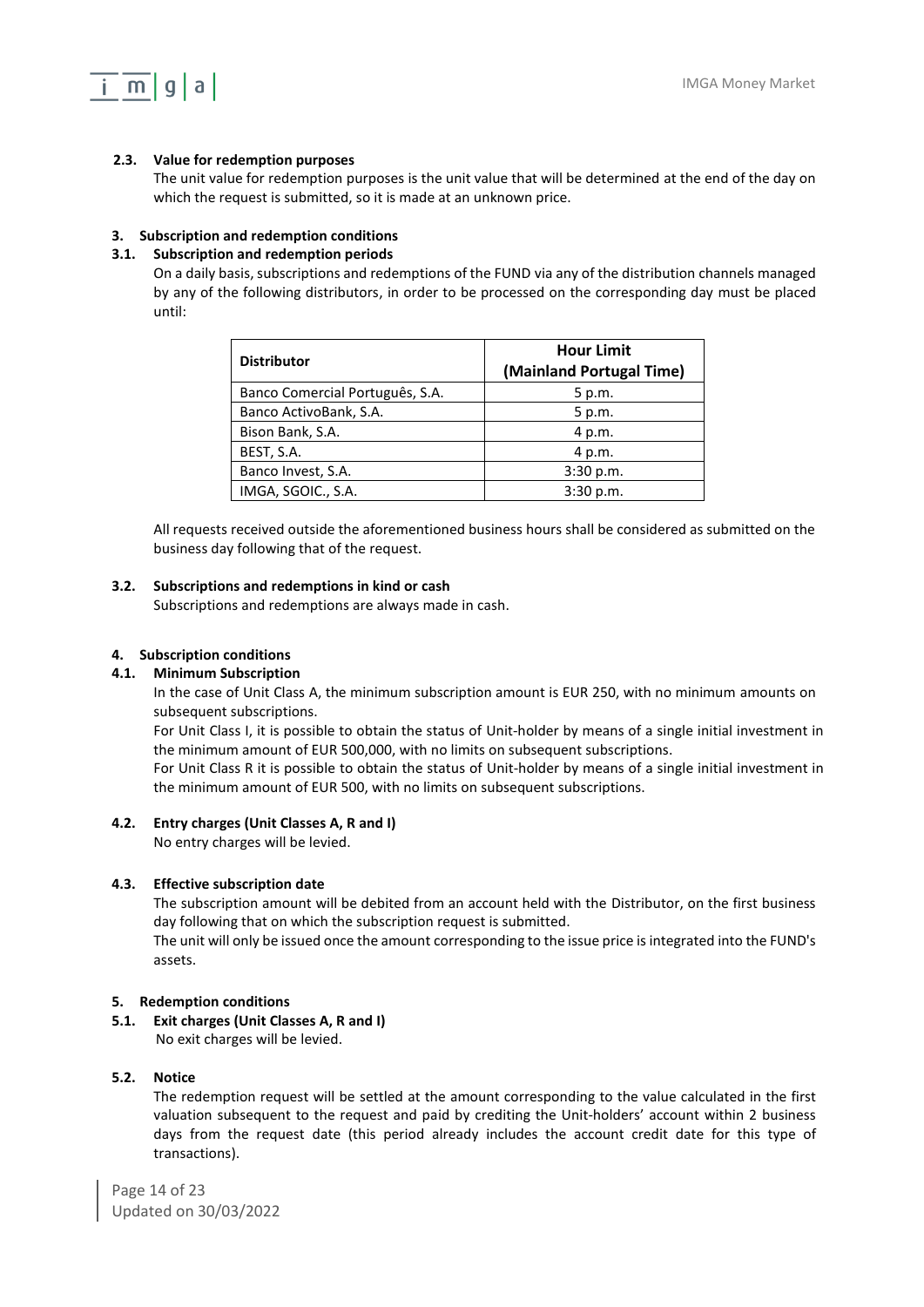

## **5.3. Transfer Conditions**

Not applicable

## <span id="page-14-0"></span>**6. Suspending unit subscriptions and redemptions**

The suspension of subscriptions and redemptions is governed by the law and, in particular, by the following provisions:

- a) Once the net assets held by the FUND and the indebtedness possibilities have been exhausted, under the provisions laid down by law and regulations, when unit redemption request exceed, for a period of no more than five days, 10% of the overall value of the FUND, the Management Company may order the suspension of all redemption transactions;
- b) Suspending redemption does not determine the simultaneous suspension of the subscription, which can only occur once the unit-holder states, in writing, that they have become aware of the redemption suspension;
- c) With the Depositary's consent, the Management Company may also suspend the subscription or redemption of units under other exceptional circumstances.
- d) The decision taken under the provisions of subparagraphs a) and c) is immediately communicated to the CMVM, indicating:
	- i. The exceptional circumstances in question;
	- ii. The extent to which the interest of the Unit-holders justifies it; and
	- iii. The expected duration of the suspension and its grounds.
- e) Following a suspension under the above subparagraphs, the Management Company shall immediately release a notice to all the locations and means used for distributing and disclosing the value of the units, indicating the reasons for the suspension and its duration;
- f) The CMVM may determine, within two days of receipt of the communication referred to in subparagraph (d), the period applicable to the suspension if it disagrees with the Management Company's decision.
- g) Without prejudice to the provisions of the following subparagraph, the suspension of subscriptions or redemptions shall not cover requests submitted by the end of the day before the decision was taken.
- h) The subscription or redemption of FUND units may also be suspended by decision of the CMVM, in the interest of the Unit-holders or in the public interest, effective immediately and applicable to all the subscription and redemption requests that have not been fulfilled when the CMVM notifies the Management Company.
- i) The provisions of subparagraph (e) shall apply, mutatis mutandis, to the suspensions determined by the CMVM.

## <span id="page-14-1"></span>**7. Admission to trading**

The FUND's units are not expected to be admitted to trading.

## <span id="page-14-2"></span>**Chapter IV – Rights and Obligations of the Unit-Holders**

- a) Without prejudice to other rights granted to them by law or by this Prospectus, Unit-holders have the following rights:
	- i. Obtain free of charge, with sufficient notice in relation to the subscription, the document with the Key Investor Information (KII), regardless of the FUND's distribution method;
	- ii. To be provided, by the Management Company and the Distributors, on a durable medium or through a website, and regardless of the FUND's distribution method, the Prospectus and the annual and halfyearly reports and accounts, which will be provided, free of charge, on paper, to Unit-holders who request it;
	- iii. To subscribe and redeem units in accordance with the law and the FUND's instruments of incorporation;
	- iv. To redeem units without paying the corresponding fee until the applicable conditions come into force, in the event of an overall increase in the Management and Deposit Fees applied to the FUND or of a significant change in the investment policy or the income distribution policy;
	- v. To register units in an individual account, after paying the subscription amount in full, within the deadline provided for in the undertaking for collective investment's instruments of incorporation;

Page 15 of 23 Updated on 30/03/2022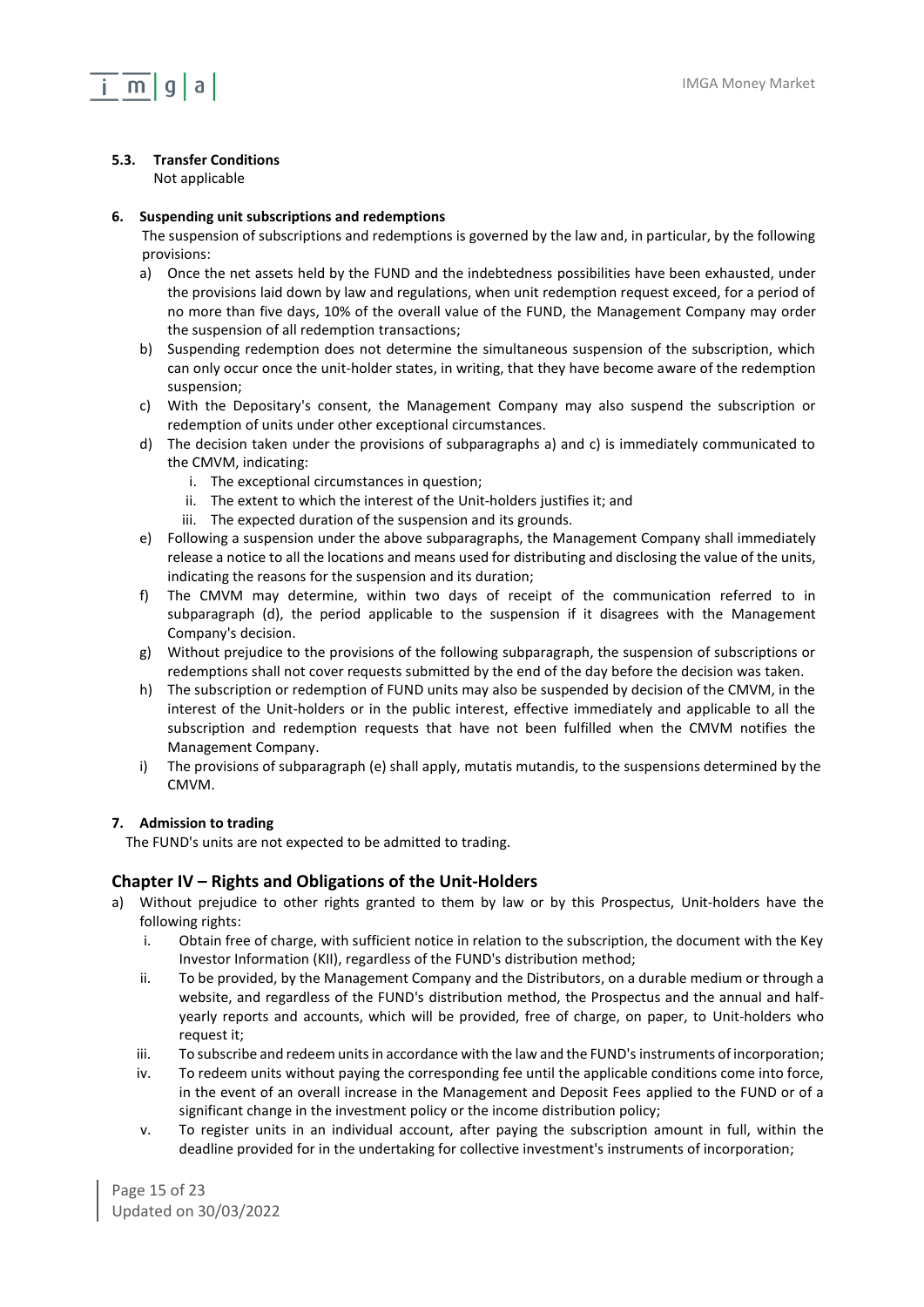- vi. To receive the amount corresponding to the value of the redemption or the proceeds of the liquidation of the units;
- vii. To register units in an individual account, after paying the subscription amount in full, within the deadline provided for in the undertaking for collective investment's instruments of incorporation;
- viii. To be reimbursed by the Management Company for any losses suffered, without prejudice to the exercise of the right to compensation recognised under the general terms of law, whenever:
	- I. The following conditions are cumulatively met as a result of errors attributable to the Management Company occurred in the process of valuing and disclosing the value of the unit,
		- the difference between the amount that should have been calculated and the value that was actually used for subscriptions or redemptions is, in accumulated terms, equal to or higher than 0.5%;
		- the loss suffered, per Unit-holder, exceeds 5 Euros.
	- II. there are errors in the allocation of subscriptions and redemptions to the FUND's assets, namely due to their untimely processing.
- b) Without prejudice to other obligations that may be conferred upon them by law, upon subscription, Unitholders mandate the Management Company to carry out the necessary acts for managing the FUND, accepting the conditions set out in the FUND's instruments of incorporation.

## <span id="page-15-0"></span>**Chapter V - The Liquidation Conditions of the FUND**

- a) When the interests of the Unit-holders recommend it, the Management Company may proceed with the liquidation and sharing of the FUND by notifying the CMVM and each Unit-holder individually, and by disclosing that information to all the locations and means used for distribution purposes and in the CMVM's Information Disclosure System, indicating the estimated deadline for completing the process.
- b) A liquidation decision shall determine the immediate suspension of all FUND subscriptions and redemptions.
- c) The liquidation period shall be 5 business days, plus the time limit for the payment of the request for redemption.
- d) Unit-holders may not require the liquidation or sharing of the FUND.

## <span id="page-15-1"></span>**Part II - Information required pursuant to Annex II, Scheme A, provided for in Article 158 (3) of the Portuguese General Framework**

### <span id="page-15-2"></span>**Chapter I - Other information on the Management Company and Other Entities**

#### <span id="page-15-3"></span>**1. Other Information on the Management Company**

**1.1. Governing Bodies**

mlqla

#### **Board of the General Meeting**

| Chairman:  | Javier de la Parte Rodriguez    |
|------------|---------------------------------|
| Secretary: | João Rui Rodrigues Duarte Grilo |

#### **Board of Directors**

| Chairman:      | Iñigo Trincado Boville                  |
|----------------|-----------------------------------------|
| Vice chairman: | Emanuel Guilherme Louro da Silva        |
| Members:       | Mário Dúlio de Oliveira Negrão          |
|                | Ana Rita Soares de Oliveira Gomes Viana |
|                | João Pedro Guimarães Gonçalves Pereira  |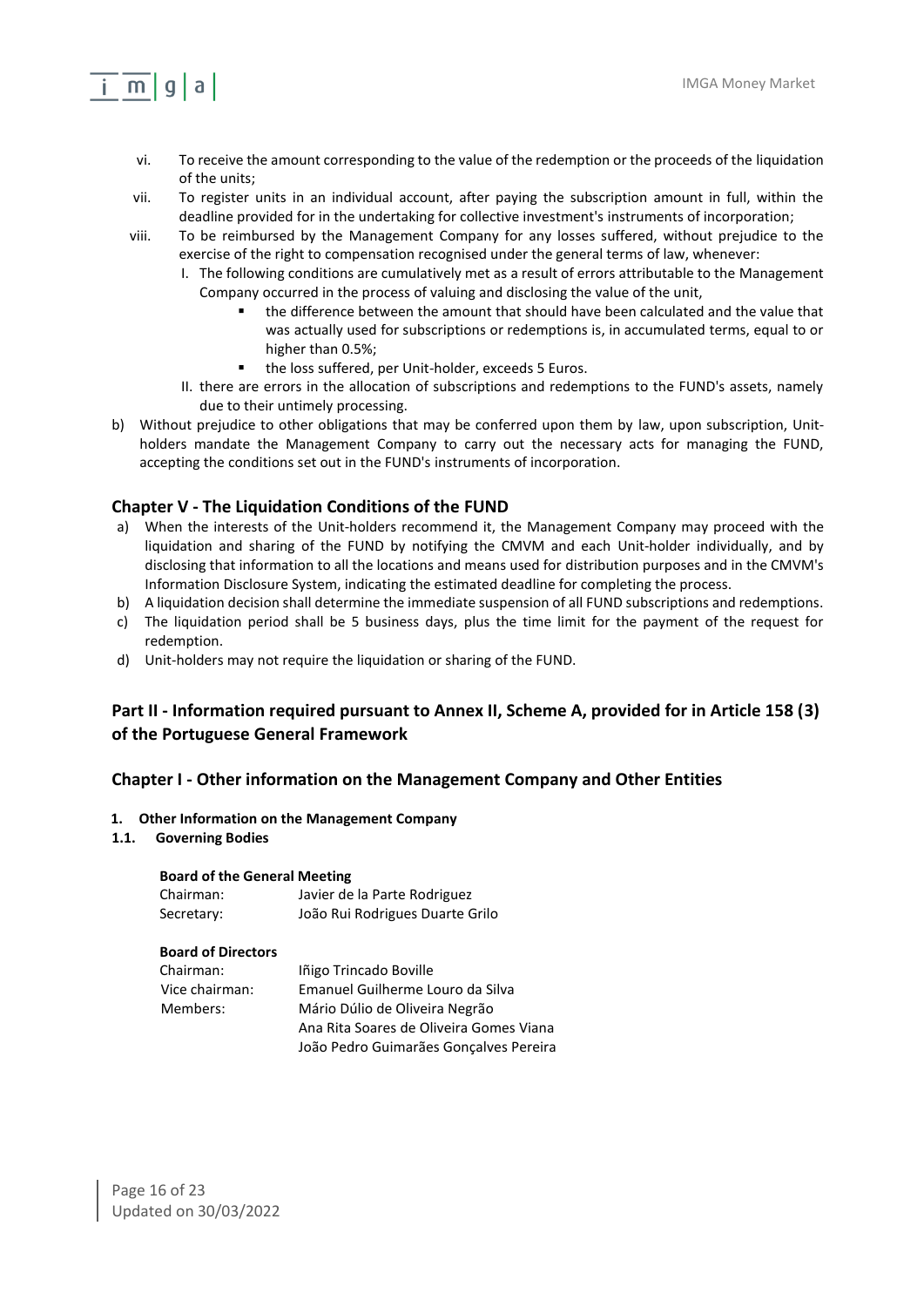

#### **Supervisory Board**

| Chairman:         | José Pinhão Rodrigues                           |
|-------------------|-------------------------------------------------|
| Members:          | Isabel Maria Estima da Costa Lourenco           |
|                   | Tiago Roquette Geraldes                         |
| Alternate Member: | Afonso Miguel Pereira de Castro Chito Rodrigues |

#### **Main functions performed by the members of the Governing Body outside the Management Company**

#### **Iñigo Trincado Boville**

Corretaje e Información Monetaria y de Divisas, S.A. (CIMD, S.A.) – Chairman of the Board of Directors Corretaje e Información Monetaria y de Divisas, S.V., S.A. (CIMD, S.V., S.A.) – Director (non-executive) Intermoney Titulización, SGFT, S.A. – Director (non-executive) Intermoney Gestión, S.G.I.I.C., S.A. – Chairman of the Board of Directors (non-executive)

#### **Emanuel Guilherme Louro da Silva**

Intermoney Valores, S.V., S.A. – Vice-chairman of the Board of Directors (non-executive)

#### **Mário Dúlio de Oliveira Negrão**

Nexponor SICAFI – Member of the Board of Directors (non-executive)

#### **Ana Rita Soares de Oliveira Gomes Viana**

Does not perform other functions

#### **João Pedro Guimarães Gonçalves Pereira**

Does not perform other functions.

#### **1.2. Group Relationship with other entities** There are no group relations with the other entities involved in the activity to the FUND.

#### **1.3. Other funds managed by the Management Company**

In addition to the FUND to which this instrument of incorporation refers, the Management Company also manages other funds listed in the Annex to this Prospectus.

#### **1.4. Please use the following contacts if you have any doubts regarding the FUND**

Telephone: +351 211 209 100 E-mail: [imgainfo@im](mailto:imgainfo@)ga.pt

[imga\\_apoioclientes@i](mailto:imga_apoioclientes@)mga.pt Internet: [www.imga.pt](http://www.fundos.millenniumbcp.pt/)

#### <span id="page-16-0"></span>**2. External Investment Advisors**

The Management Company does not use the services of external investment advisors for the management of the FUND.

#### <span id="page-16-1"></span>**3. FUND Auditor**

The FUND 's accounts are closed on December  $31<sup>st</sup>$  of each year and are legally certified by Mazars & Associados, S.R.O.C., S.A., headquartered at Rua Tomás da Fonseca, torre G – 5º, 1600-209 Lisboa, Telephone +351 217 210 180.

#### <span id="page-16-2"></span>**4. FUND Supervisory Authority**

The FUND is under the supervision of CMVM – Comissão do Mercado de Valores Mobiliários, Telephone +351 213 177 000.

Page 17 of 23 Updated on 30/03/2022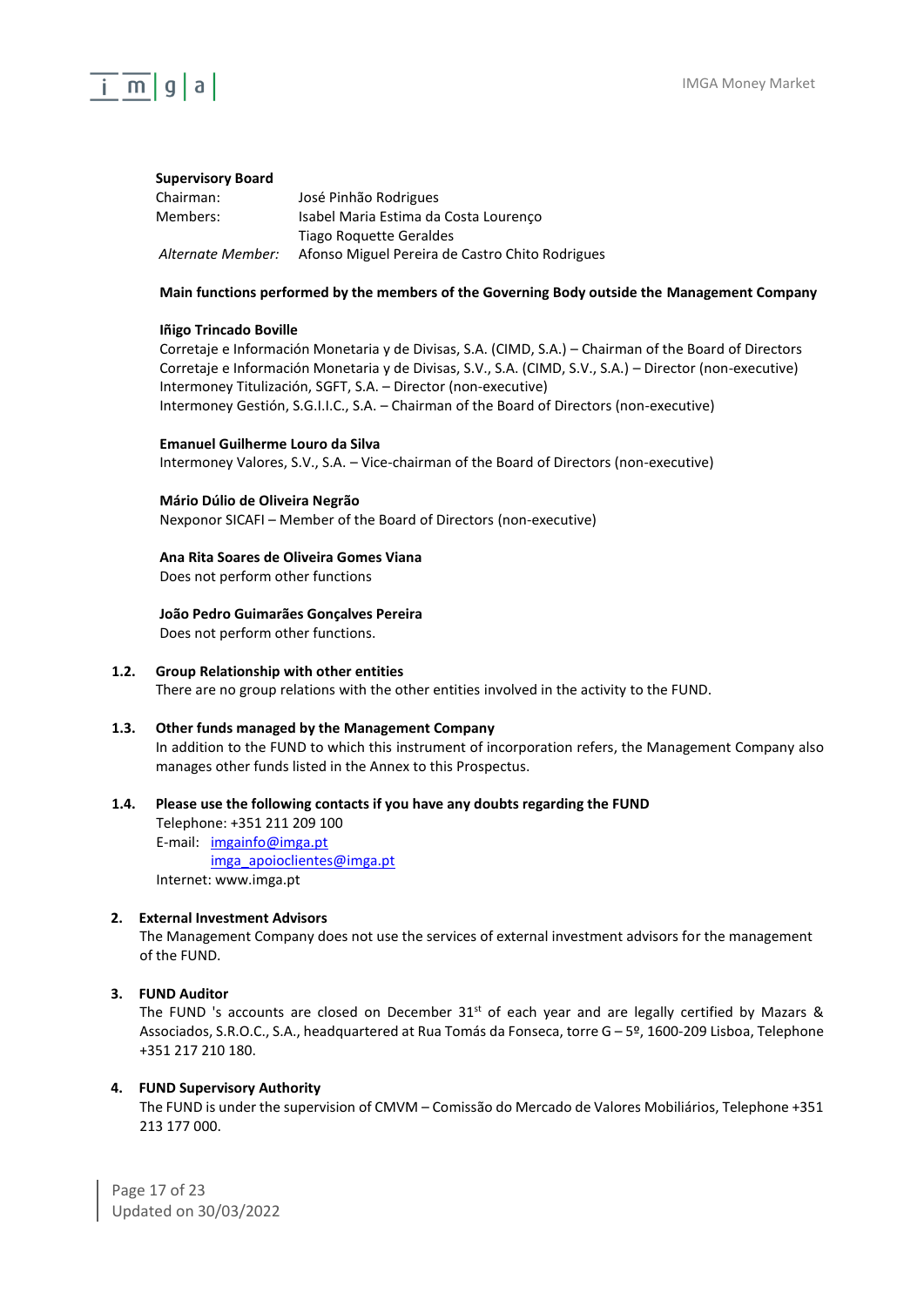## $m|q|a|$

## <span id="page-17-0"></span>**5. Remuneration Policy**

IMGA's Remuneration Policy takes into account the different requirements that, in terms of remunerations, are established in the current regulations, namely:

- 1. The company has a solid corporate governance, so the various remuneration policies and practices are prepared by the different bodies, divisions, departments and units with responsibility in this matter;
- 2. In addition, the Company has systems that allow it to adjust the variable remuneration according to possible changes in risk, to ensure that IMGA's risk profile does not change in a material way;
- 3. Lastly, retributive policies and practices do not endanger the sustainability of the Company and the CIMD Group.

The remuneration policy applicable to the members of the governing bodies is proposed by the Remuneration Committee and approved by the General Meeting. The remuneration policy applicable to the Company's employees is approved by the Board of Directors.

Without prejudice to the powers of the General Meeting in terms of setting the remuneration of the members of the governing bodies and the definition of the remunerations applicable to IMGA's employees by the Board of Directors, the supervisory body is responsible for supervising the implementation of the general principles of the remuneration policy.

These general principles are as follows:

1. **Suitability to the market**: IMGA's remuneration practices fit into an activity sector whose remuneration model gives a significant weight to the variable remuneration component. So, at all times, the Company's remuneration policy must be in line with national and international market practices with the ultimate goal of discouraging exposure to excessive risks and promoting the continuity and sustainability of performance and positive results.

2. **Solidarity**: The Company recommends and pursues the principle of maintaining solidarity and equity between its different structures, considering that the different financial performances of each structure are not *per se* the only valid indicator for distributing the variable component. This principal shall be applied at individual level, recognising the efforts of employees who contribute to the proper functioning of the Company, despite the fact that, in terms of quantitative objectives, they may not have met its expectations.

3. **Avoiding conflicts of interests**: IMGA and the CIMD Group have established as one of the objectives of the Remuneration Policy that it contributes to the proper management of any conflicts of interest that may arise between the various companies of the Group and the members of governing bodies and employees who, in the performance of their duties, are in direct contact with the Company's Customers. Thus, the Remuneration Policy should avoid encouraging beneficiaries who favour their own interests to the detriment of the customers' interests.

4. **Proportionality**: The individual contribution of the performance achieved by each business unit is a priority when it comes to allocating the variable component. This system seeks to respond to a participatory strategy, attaching great importance to each employee's ability to generate business and profitability for the structure in which they are integrated. However, the quantitative aspect of the business will always be reconciled with the assessment of the employee's performance, which also takes into account the qualitative component.

<span id="page-17-1"></span>The details of the Remuneration Policy are available at [www.imga.pt,](http://www.imga.pt/) and it shall be provided in hard copy, free of charge, upon request.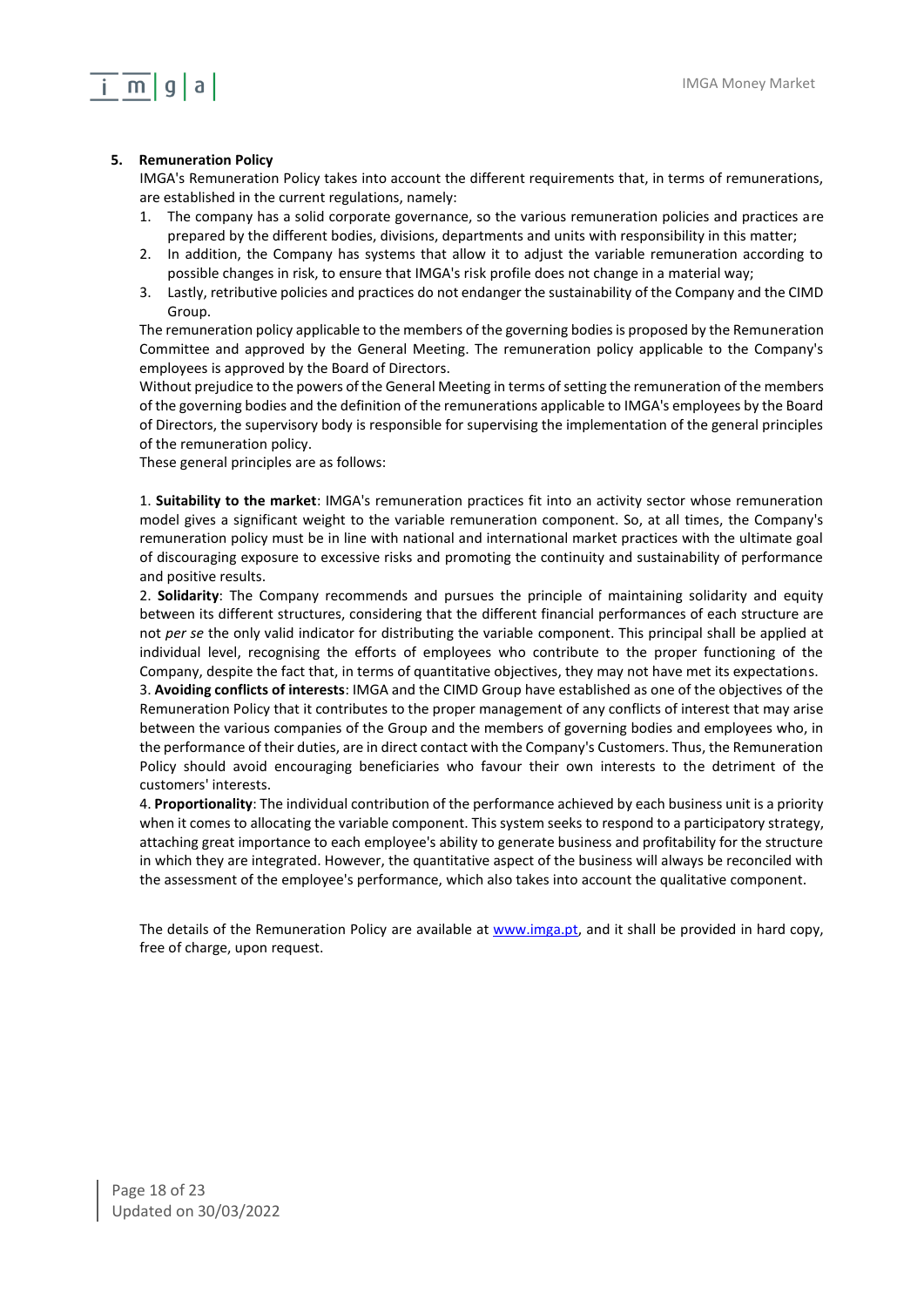

## **Chapter II – Disclosing Information**

#### <span id="page-18-0"></span>**1. Unit Value**

The Management Company discloses the daily value of the units at its facilities, to anyone who may request it, and also at the branches and via websites and telephone banking services of the Distributors.

The value of the FUND's unit will also be published daily in the CMVM's Information Disclosure System (www.cmvm.pt). This information will always be disclosed on the business day following the reference day used for calculating the unit value.

#### <span id="page-18-1"></span>**2. Portfolio Details**

In accordance with the rules issued by the Portuguese Securities Market Commission, the detailed portfolio composition of the FUND, its net asset value and the number of units in circulation will be published quarterly through the CMVM's Information Disclosure System (www.cmvm.pt) by the Management Company.

#### <span id="page-18-2"></span>**3. Documentation**

All documentation regarding the FUND may be requested from the Distributors. Every year, the Management Company will publish a notice in the CMVM's Information Disclosure System (www.cmvm.pt), stating that the FUND's Annual and Semi-Annual Reports are publicly available for Unit-

holders and that they will be sent, free of charge, to Unit-holders who request them.

Weekly information: A factsheet on the Fund will be published weekly on the website www.imga.pt, which will include information on the portfolio structure by maturity, the credit profile of the FUND's assets, the weighted average maturity, the Fund's weighted average life and the FUND's 10 largest investments.

#### <span id="page-18-3"></span>**4. Reports and Accounts**

The FUND will close its accounts on December  $31<sup>st</sup>$  of each year, and within four months from that date, a notice will be published on CMVM's Information Disclosure System (www.cmvm.pt) informing that the documents included in the FUND's Report and Accounts are available to the public at all distribution locations. Half-yearly accounts will be closed on June 30<sup>th</sup> of each year, and within two months from that date, a notice will be published on CMVM's Information Disclosure System (www.cmvm.pt) informing that the documents included in the FUND'S Report and Accounts are available to the public at all distribution locations. The FUND'S accounts and related documents are prepared in accordance with generally accepted and applied international accounting standards and all applicable regulations issued by the Portuguese Securities Market Commission .

## <span id="page-18-4"></span>**Chapter III - FUND's Historical Performance (Unit Class A)**



#### **Unit value performance (Last 10 Calendar Years)**

Page 19 of 23 Updated on 30/03/2022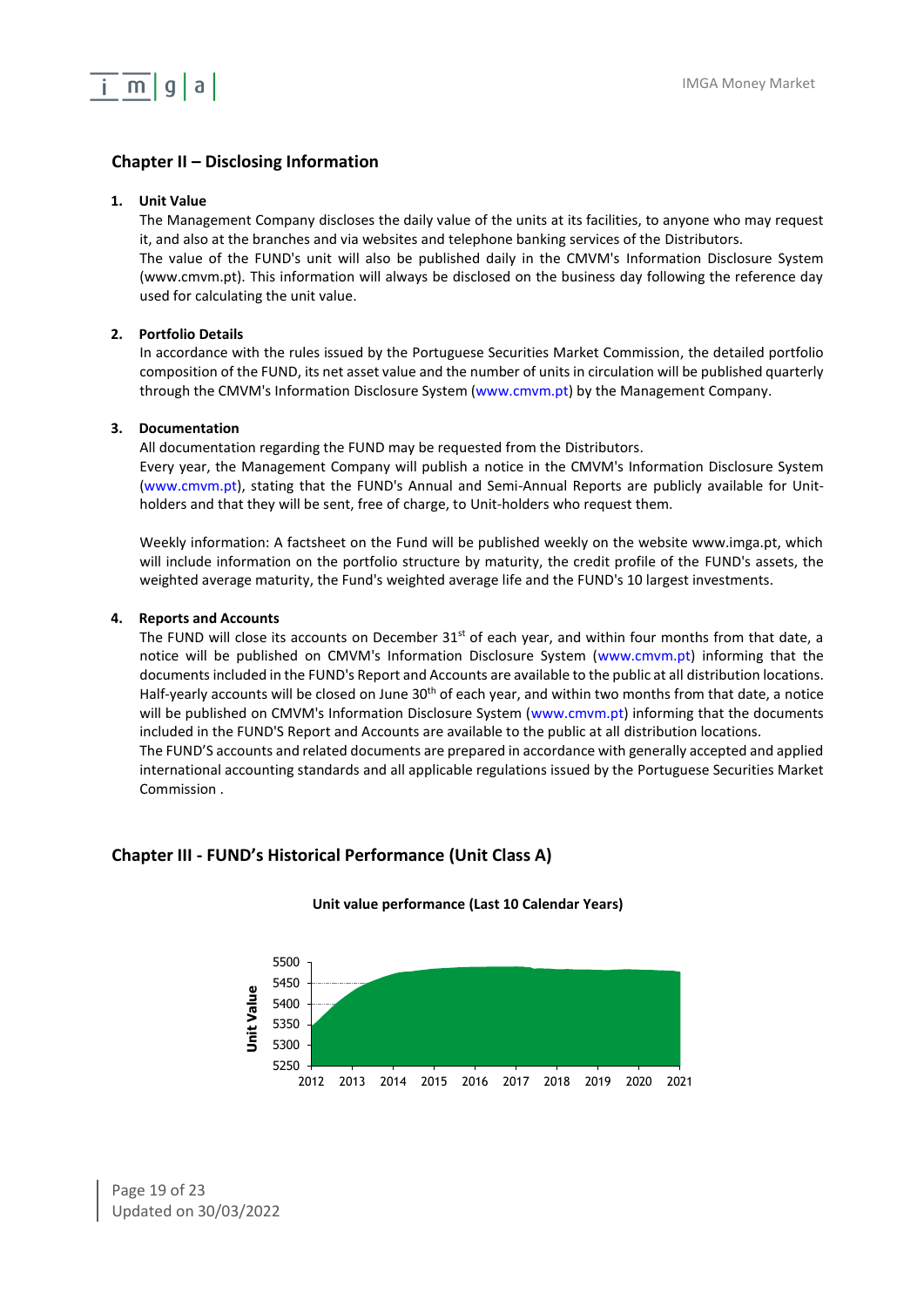# maa



## **Historical Profitability and Risk (Last 10 Calendar Years)**

\*The Fund changed its investment policy on July 31st, 2019, so the figures disclosed up to that date have been obtained in circumstances that no longer apply.

The profitability disclosed herein represent past data and are not a guarantee of future profitability.

The risk levels disclosed herein represent past data and may increase or decrease in the future according to a rating scale that ranges between 1 (minimum risk) and 7 (maximum risk).

No data is disclosed for Unit classes I and R due to them not having yet completed a full calendar year.

The disclosed values:

- do not take any Subscription or Redemption Fees that may be due;
- are deducted from taxes applied to the fund until 30/06/2015;
- do not take any taxes that may be due by Unit-holders, regarding income earned between 01/07/2015 and the time of redemption, into account.

#### **Synthetic Risk and Remuneration Indicator**

| Low Risk                          |    |                |   |   |   |                                    |  | High Risk |
|-----------------------------------|----|----------------|---|---|---|------------------------------------|--|-----------|
| Potentially lower<br>remuneration |    |                |   |   |   | Potentially higher<br>remuneration |  |           |
|                                   | T. | $\overline{2}$ | 3 | 4 | 5 | 6                                  |  |           |

Historical data used for calculation may not be a reliable indication of the future risk profile of the FUND.

The risk category shown above is not guaranteed to remain unchanged and may vary over time. The lowest risk category does not mean that the investment is risk-free.

The FUND's rating reflects the fact that it is mostly invested in bank deposits, short term public debt securities and fixed rate bonds with a residual maturity under 12 months and, as such, is inherently exposed to Interest Rate Risk. It will tend to be low, due to the issuer's credit quality and the shot-term of the securities in the portfolio.

Page 20 of 23 Updated on 30/03/2022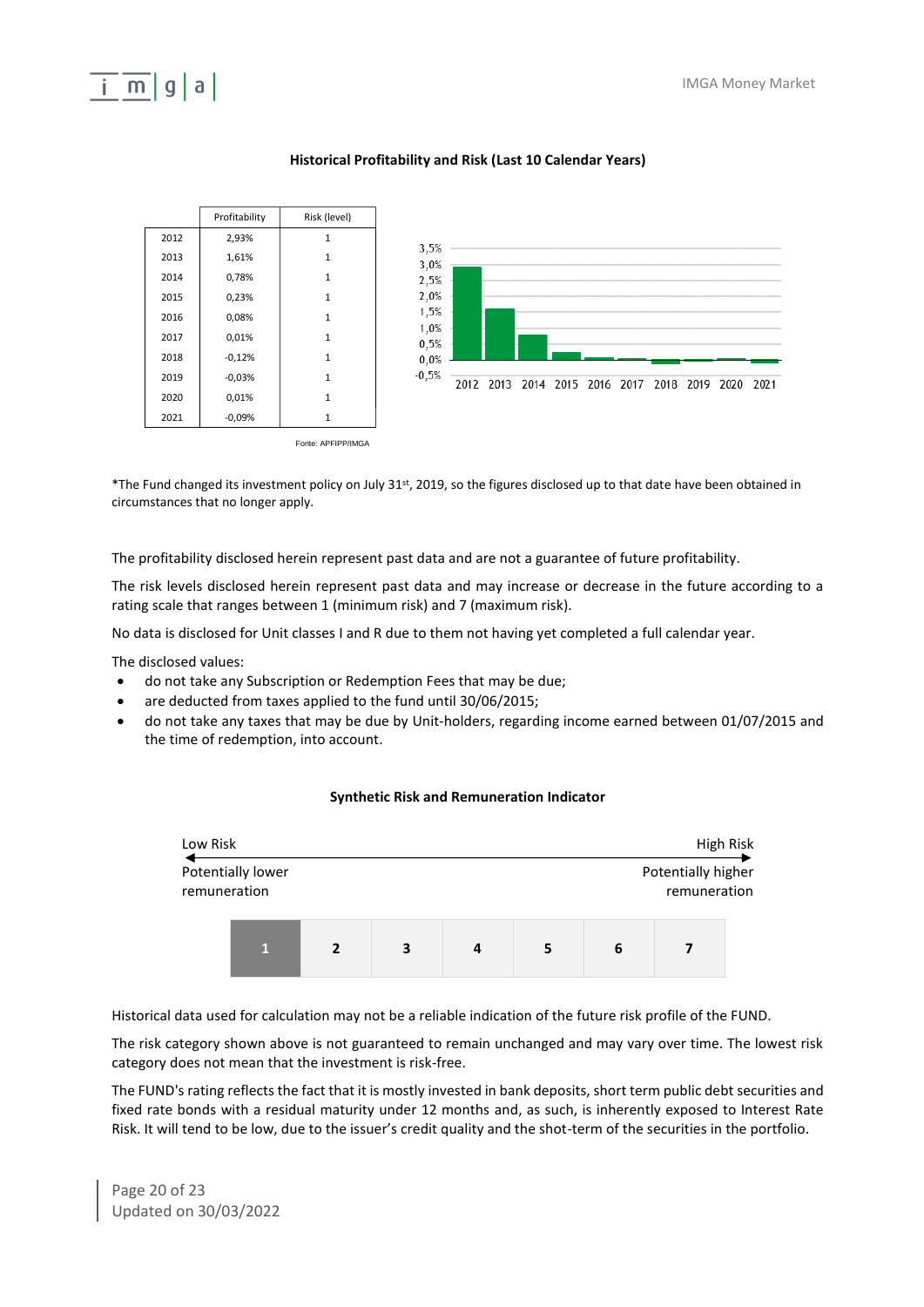## <span id="page-20-0"></span>**Chapter IV - Target Investor Profile**

The FUND is adequate for investors with a conservative risk profile who seek a return higher than the traditional term deposit and without immediate liquidity needs since the FUND's asset structure advises on minimum investment term of 90 days.

Unit Classes A and R are meant for non-professional investors, professionals and eligible counterparties.

Unit Class I is exclusively meant for professional investors and eligible counterparties.

## <span id="page-20-1"></span>**Chapter V - Tax Regime**

#### <span id="page-20-2"></span>**1. FUND-Related Taxation**

#### • **Corporate Income Tax ('IRC')**

The FUND is taxed at the general rate of Corporate Income Tax (21% in 2015) on its taxable profit, which corresponds to the net income for the year, net of income (and expenses) from capital, property and capital gains obtained, as well as of income, including discounts, and expenses related to management fees and other fees it charges.

Capital gains on assets acquired before July  $1^{st}$  2015 are taxed under the regime in force until June 30<sup>th</sup> 2015, considering, for this purpose, the market value of June 30<sup>th</sup> 2015.

The FUND is also subject to the autonomous corporate income tax rates in force but is exempt from any state or municipal surcharges.

Additionally, it is possible to deduct tax losses from taxable profits, if any, from one or more of the following 5 tax periods. The deduction made in each tax period cannot exceed 70% of the corresponding taxable profit.

#### • **Stamp Duty**

Stamp Duty on the FUND's overall net assets is due quarterly at the rate of 0.0025%.

#### <span id="page-20-3"></span>**2. Unit-holders Related Taxation**

Regarding the taxation of Unit-holders, the applicable tax regime is based on an 'outgoing taxation' logic. Taxation, under the new regime, applies only to the portion of income generated from July 1<sup>st</sup> 2015 onwards. Thus, the value determined upon the redemption or onerous transfer of the Unit corresponds to the difference between the sale/redemption value and the unit acquisition/subscription value, except for units acquired/subscribed before July 1<sup>st</sup> 2015, in which case the value determined upon the redemption or onerous transfer of the unit corresponds to the difference between the realisable value and the unit value that reflects market prices at June  $30<sup>th</sup>$  2015 or the acquisition/subscription value, if it was higher.

#### **2.1. Natural persons**

#### • **Residents**

#### **Income obtained outside the scope of a commercial, industrial or agricultural activity**

Income distributed by the FUND and income from the redemption of units which represent capital gains are subject to a 28 % withholding tax, and the Unit-holder may choose to include it.

Income from the onerous transfer of units is subject to a 28% autonomous tax on the positive difference between capital gains and capital losses for the tax period, and the Unit-holder may choose to aggregate it.

#### **Income obtained within the scope of a commercial, industrial or agricultural activity**

Income distributed by the FUND is subject to a 28 % withholding tax, collected as payment on account of the final amount of tax payable.

Income from the redemption or onerous transfer of units contributes to taxable profit, subject to the general rules of the Corporate Income Tax (IRC) Code and the Personal Income Tax (IRS) Code.

Page 21 of 23 Updated on 30/03/2022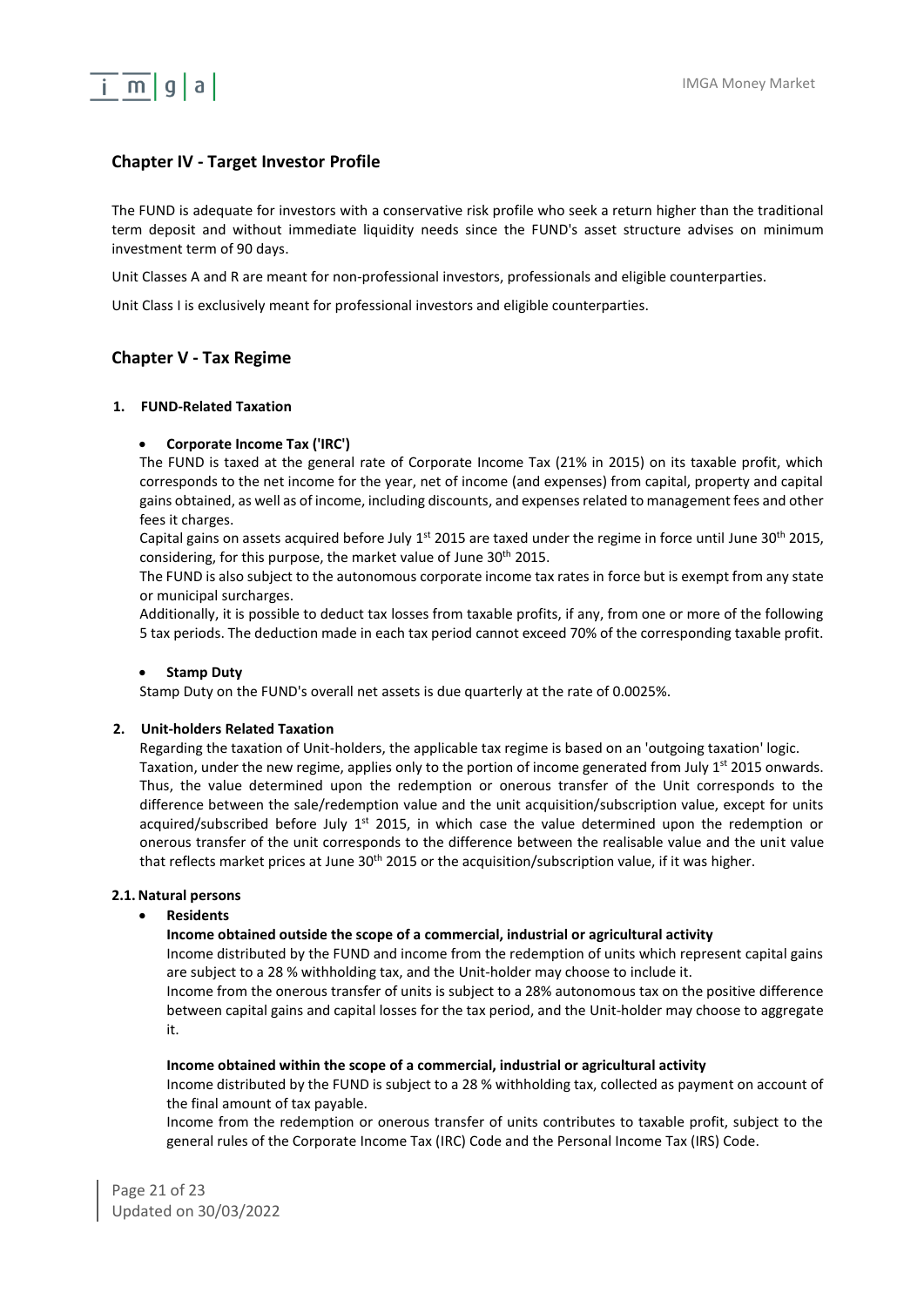## $m|q|a|$

### • **Non-residents**

Any income obtained is exempt from Corporate Income Tax (IRS).

When the holders are natural persons resident in a country, territory or region subject to a tax regime that is clearly more favourable, included in the list approved by a decree order of the member of the Government responsible for the area of finance, any income distributed or arising from the redemption of units is subject to a final 35% withholding tax.

When income is paid or made available in accounts opened in the name of one or more holders but on behalf of unidentified third parties, and unless the beneficial owner is identified, said income is subject to a final 35% withholding tax.

Income arising from the onerous transfer of units is subject to a 28% autonomous tax.

#### **2.2. Legal persons**

#### • **Residents**

Income distributed by the FUND is subject to a 25% withholding tax rate, collected as payment on account.

On the other hand, income from the redemption or onerous transfer of units contributes to taxable profit, pursuant to the Corporate Income Tax (IRC) Code.

Income obtained by legal persons exempt from IRC is exempt from IRC, except when earned by legal persons that benefit from partial exemption and that refer to capital income, in which case the income that is distributed is subject to a final 25% withholding tax.

#### • **Non-Residents**

Income from units is exempt from Corporate Income Tax (IRC).

When the holders are legal persons resident in a country, territory or region subject to a tax regime that is clearly more favourable, included in the list approved by an order of the member of the Government responsible for the area of finance, any income distributed or arising from the redemption of units is subject to a final 35% withholding tax.

When income is paid or made available in accounts opened in the name of one or more holders but on behalf of unidentified third parties, and unless the beneficial owner is identified, said income is subject to a final 35% withholding tax.

Income arising from the onerous transfer of units is subject to a 25% autonomous tax.

In the case of non-resident legal persons that are held, directly or indirectly, in more than 25% by entities or natural persons resident in Portuguese territory, except when that entity is resident in another EU Member State, in a member state of the European Economic Area which is bound to administrative cooperation in the field of taxation equivalent to that established within the EU, or in a State with which an agreement to avoid double taxation providing for the exchange of information has been concluded and is in force, income arising from units is subject to a 25% withholding tax.

*Disclaimer:* The description of the tax regime provided above, applicable to the FUND and its Unit-holders, does not replace the necessary knowledge and reading of legislation in force on the matter nor does it constitute a guarantee that such information will remain unchanged.